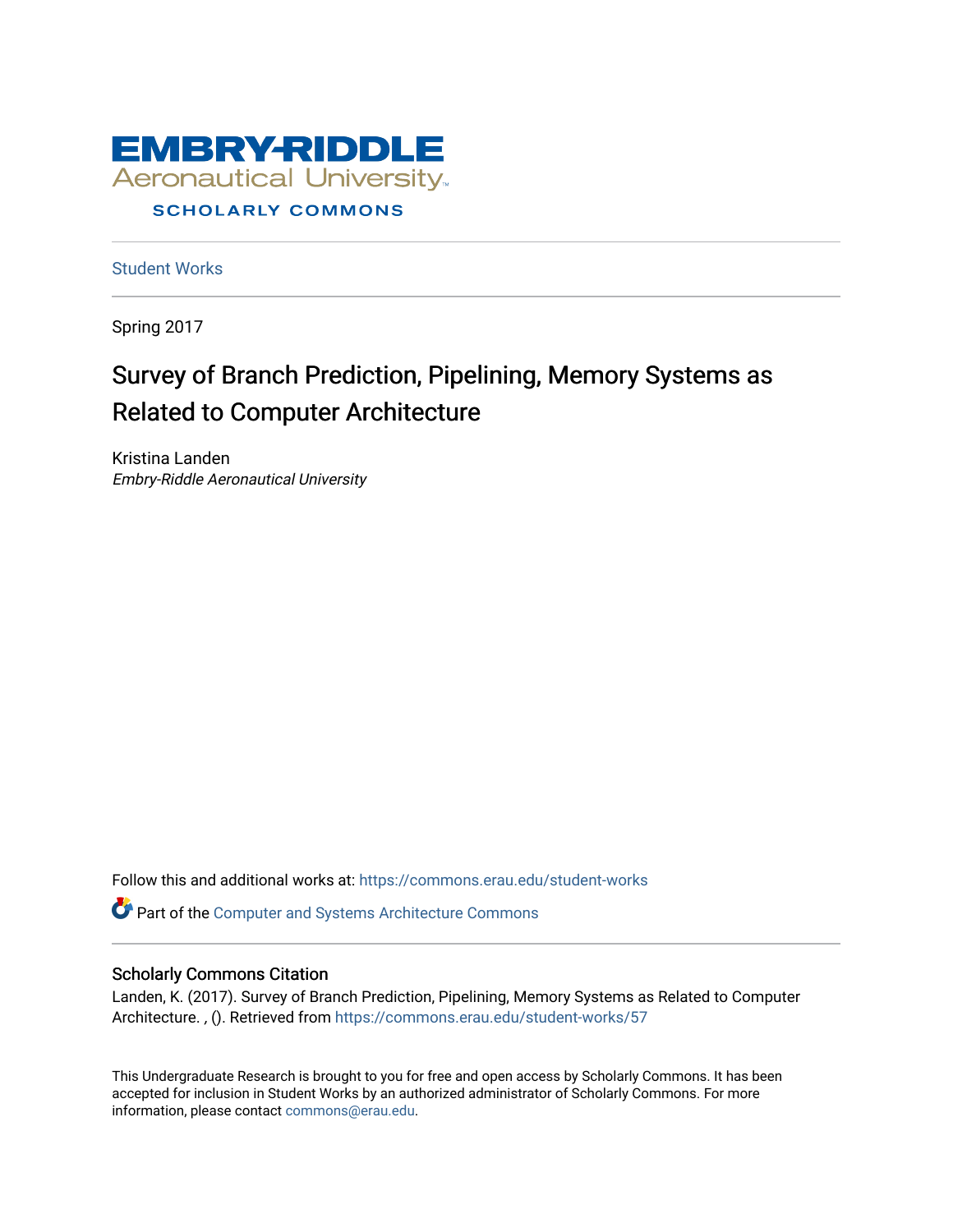## Survey of Branch Prediction, Pipelining, Memory Systems as Related to Computer Architecture

Honors Directed Study Research Project

Kristina Landen EE/CE/SE Department College of Engineering landenk@my.erau.edu

Dr. Brian Davis EE/CE/SE Department College of Engineering davisb22@erau.edu

## Abstract

This paper is a survey of topics introduced in Computer Engineering Course CEC470: Computer Architecture (CEC470). The topics covered in this paper provide much more depth than what was provided in CEC470, in addition to exploring new concepts not touched on in the course. Topics presented include branch prediction, pipelining, registers, memory, and the operating system, as well as some general design considerations for computer architecture as a whole.

The design considerations explored include a discussion on different types of instruction types specific to the ARM Instruction Set Architecture, known as ARM and Thumb, as well as an exploration of the differences between heterogeneous and homogeneous multiprocessors.

Further sections explain the interoperability of various portions of the computer architecture with a focus on performance optimizations. Branch prediction is introduced, and the quality improvement which branch prediction provides is detailed. An explanation of pipelining is given followed by how pipelining on different types of processors may be difficult. Registers, one of the fundamental parts of a computer, are explained in detail, as well as their importance to computer systems as a whole.

The memory and operating systems sections tie this paper together by delving deeper into the architecture of computers, then resurfacing with how the software and hardware interact through the operating system.

This paper concludes by tying each section discussed together and presenting the importance of computer architecture.

## 1 Introduction

The purpose of this paper is to present the research conducted in parallel with the Computer Engineering course CEC470: Computer Architecture (CEC470) in order to fulfill the requirements of an Honors Directed Study. This Honors Directed Study acts as a survey of the topics introduced in CEC470, and then goes beyond the content which was presented in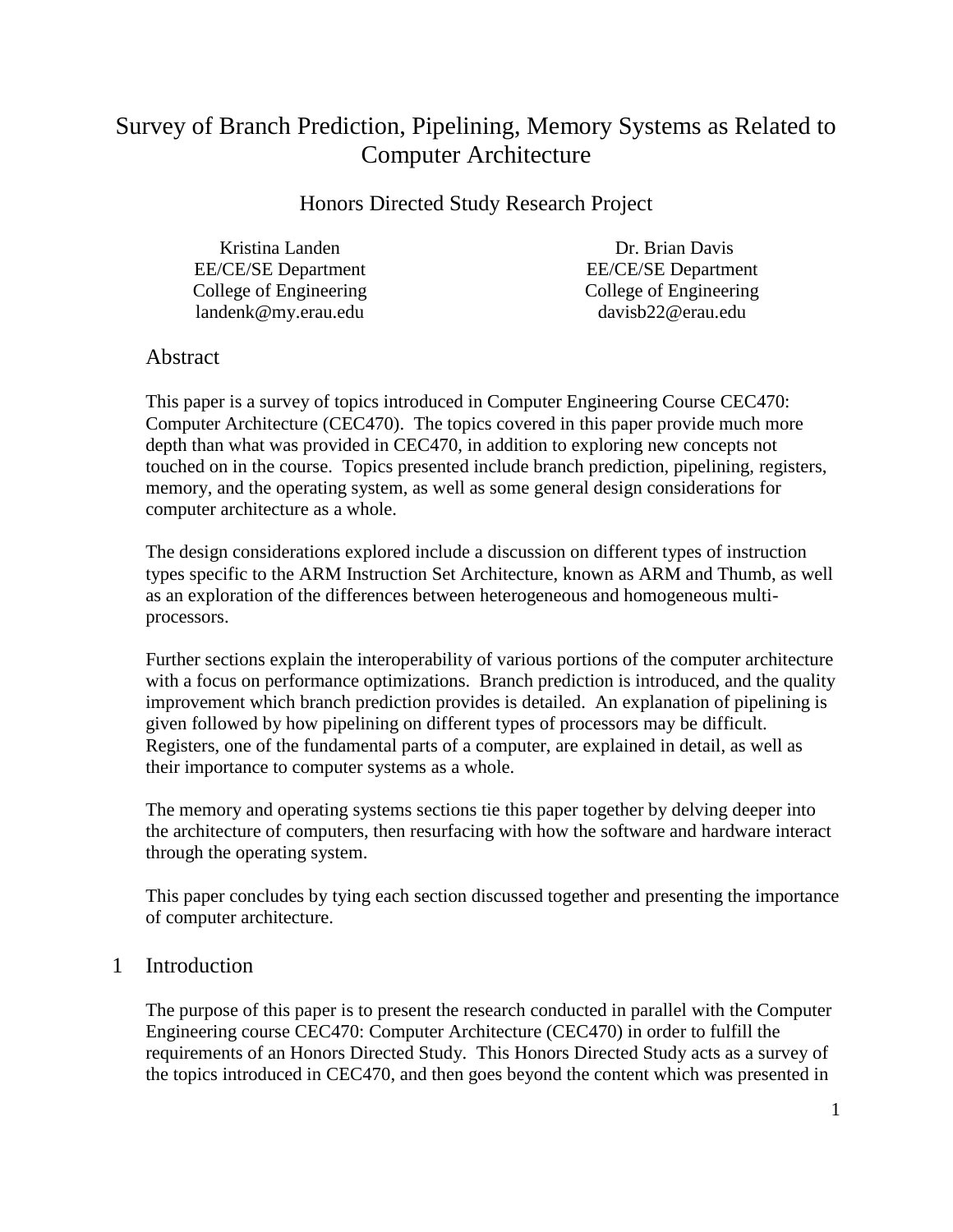the lecture of this course. If more information is desired on any of the topics covered in this survey, see <u>Section 9: References</u> or Computer Architecture: A Quantitative Approach 5<sup>th</sup> Ed. by David Patterson and John L. Hennessy<sup>1</sup>, the textbook for CEC470.

This paper will present the information from this survey in the most effective way possible. Topical coverage starts at a high level to provide general information regarding processor design, then moves into the specifics of processor implementation, and finally moves away from the physical aspects of processors to explore the interaction of software with processors.

## 2 Design Considerations

When any new system is being designed, there are a number of engineering decisions that must be made. However, before these decisions can be made, possible outcomes to each decision must be evaluated to ensure the decision is as accurate as possible. This section provides some analysis of design considerations that may be made in the design of computer systems.

[Section 2.1: ARM vs. Thumb](#page-2-0) provides analysis on when each instruction type is used. ARM and Thumb are different kinds of instructions used in the ARM Instruction Set Architecture  $(ISA)^1$ . [Section 2.2: Heterogeneous vs. Homogeneous](#page-3-0) discusses the difference between heterogeneous processors and homogenous processors as well as which type may provide a performance increase in given situations.

## <span id="page-2-0"></span>2.1 ARM vs. Thumb

This section will discuss the performance potential of ARM and Thumb instructions, and determine whether or not there is ever a situation where both ARM and Thumb instructions may be used in conjunction. First, background information regarding ARM and Thumb will be provided in order to effectively convey the differences between ARM and Thumb. Next, the differences between ARM and Thumb which result in a change in performance between the two will be highlighted. Finally, this section will discuss whether or not the use of both ARM and Thumb instructions is desired in any situation.

ARM and Thumb are both types of instruction that are used in the ARM Instruction Set Architecture  $(ISA)^1$ . The primary difference between the two instruction types is size; ARM instructions are 32 bits versus Thumb instructions are half the size of ARM instructions at 16 bits. In some cases, ARM instructions are composed of Thumb instructions. This will decrease the number of total instructions in a program because the Thumb instructions will be executed as if they were one ARM instruction. However, this translation is not always possible because there is not a direct conversion between all ARM and Thumb instructions.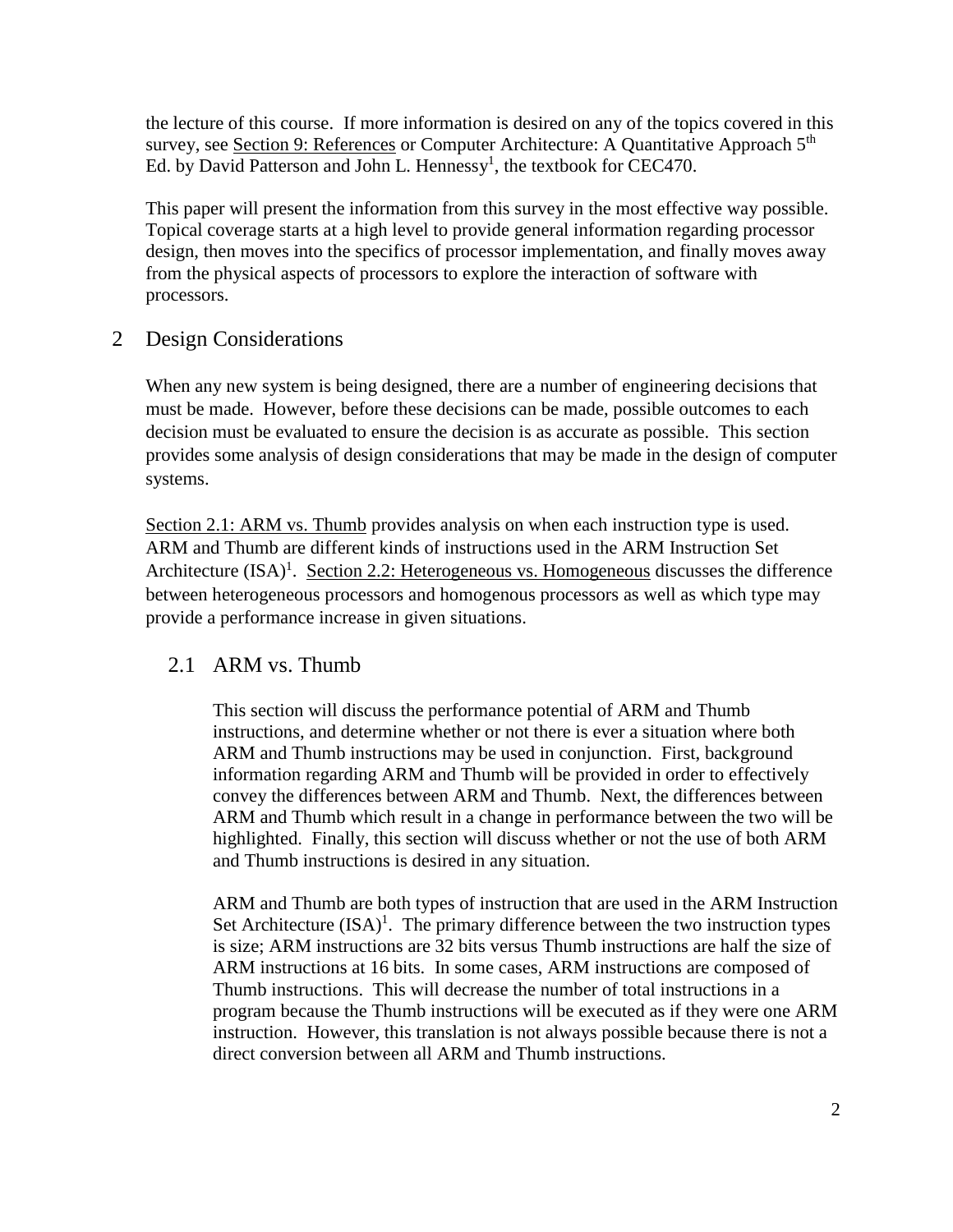Cost, performance and power are just a few parameters that designers focus on. Being able to use a combination of ARM and Thumb code within an application enables designers to balance the cost, performance and power characteristics of the overall system. Where performance is the primary concern, generally the fewer instructions required the better, therefore, using ARM instructions alone will usually give the best results<sup>2</sup>. Writing applications using Thumb instructions will enable more of the most frequently used instructions to be stored in on-chip memory. This translates to a higher level of code density and results in a lower level of power use because fewer memory accesses are made.

In order to achieve the desired balance of power, performance and code density to produce an optimized design, designers tend to use a mixture of both ARM and Thumb instructions<sup>2</sup>. One way designers may do this is by identifying performance critical code and using ARM instructions for this portion of the code. Where possible, Thumb instructions are used for the remainder of the code to minimize memory footprint.

#### <span id="page-3-0"></span>2.2 Heterogeneous vs. Homogeneous

This section will discuss the differences between heterogeneous multiprocessors and homogeneous multiprocessors, then provide analysis on the amount of generalized performance improvement is required for a heterogeneous multiprocessor system to be used over a homogeneous multiprocessor system. First, an explanation of the differences between a heterogeneous multiprocessor and a homogeneous multiprocessor will be presented. Through this explanation, facets of each design will show how the performance of each system differs. Finally, this section will discuss how much performance improvement a heterogeneous multiprocessor system must provide the system overall in order justify the additional cost of implementation.

A homogeneous multiprocessor is a processor which has multiple processor cores on the same chip where each core is of the same type<sup>1</sup>. A heterogeneous multiprocessor is a processor which has multiple cores on the same chip where at least one of the processors on the chip is of a different type than the rest<sup>1</sup>. An application which may use a homogeneous multiprocessor is one which does not have much variety in its computations, such as a desktop computer. In contrast, heterogeneous multiprocessors may be used in applications where many different kinds of computations are being performed, or where the different computations each have a specialized processor for that task which is optimized for performance, power consumption, or both.

When looking to decide whether to use a heterogeneous or homogeneous multiprocessor system, much analysis for the specific application is required in order to make this decision. Heterogeneous multiprocessor systems require vastly more simulation than homogeneous multiprocessor systems because of the varied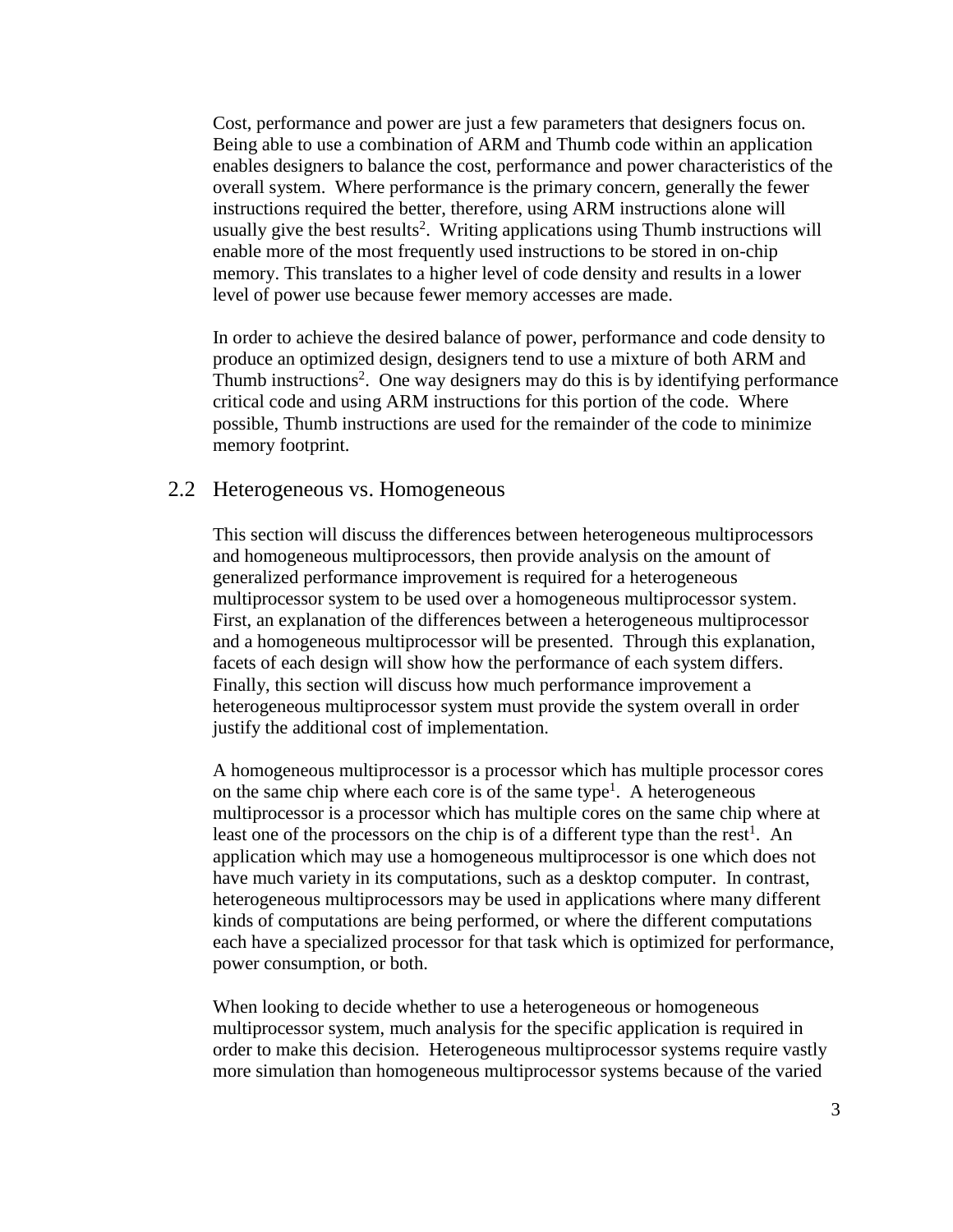levels of heat dissipation, heat generation, and power consumption<sup>3</sup>. Further considerations include the physical layout of the processors on the board. In a homogeneous multiprocessor system, each processor is the same, so placement is not as large of an issue. However, in a heterogeneous multiprocessor system, the different processors may need access to different memory banks and require different configurations than what may have been designed for a homogeneous multiprocessor system.

To determine the performance increase, analysis should be performed to determine if the projected profits from the performance boost will cover the extra cost of implementing a heterogeneous system. The issue of support for the product once released arises in these considerations as well since heterogeneous systems are more difficult to work with.

## 3 Branch Prediction

Regardless of whether a heterogeneous or homogeneous processor is used, all modern, high performance processors use branch prediction to improve performance<sup>1</sup>. Branch prediction is the process of predicting the outcome of a branch. A branch is a type of control logic which allows code to move from one block to another. The decoding and interpretation of a branch instruction by the processor takes a long time. Branch prediction allows the processor to predict what the outcome of the branch will be based on some prediction strategy which is set by the ISA. In the case which the prediction is correct, computation time is utilized effectively with the potential for minimal wasted computation cycles. In the case where the prediction is incorrect, performance is not improved by the branch prediction. However, depending on the prediction strategy in place, the branch predictor may learn from this misprediction in order to be more accurate in the future.

[Section 3.1: Overall Quality Improvement](#page-4-0) provides further information regarding branch prediction and its effectiveness over code which does not implement branch prediction. [Section 3.2: Algorithms Used](#page-5-0) discusses a number of different branch prediction strategies and whether or not they are used in practice. [Section 3.3: Branch Prediction](#page-7-0) on [Heterogeneous Multi-Core Systems](#page-7-0) ties in some operating systems concepts and explores the effect of a context switch on branch prediction when using a heterogeneous multi-core processor.

## <span id="page-4-0"></span>3.1 Overall Quality Improvement

This section will provide a definition of branch prediction and detail the performance improvement which it provides. First, branch prediction will be explained. Following this definition, some analysis of why branch prediction provides a performance increase over code which does not use branch prediction will be explored.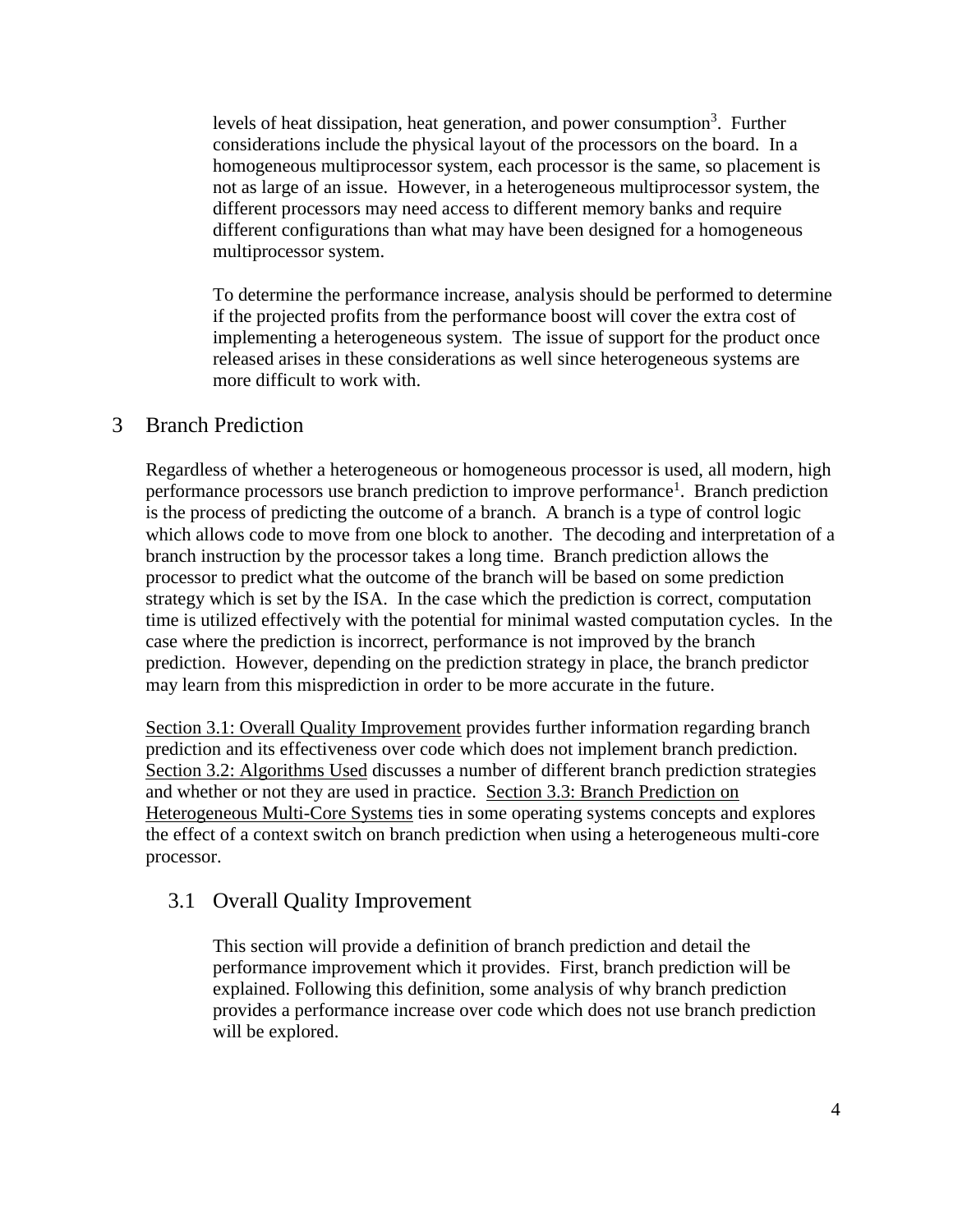The purpose of branch prediction is to reduce the total number of stalls that are caused by branch statements. When a branch is encountered in code, it must be executed before the code knows what instructions to run next as there are multiple options. Branch prediction tells the code to assume the outcome of the branch is taken or not taken and to continue executing instructions based on that assumption. When the branch finishes executing, the final state of the branch is communicated to the rest of the code. If the prediction was correct, the code continues executing as it was. However, if the prediction was incorrect, the code must squash the instructions that were executed from the wrong branch target, then fetch all new instructions from the correct target. Without branch prediction, the code would not be able to fetch instructions while the branch finishes executing, wasting these computation cycles.

Branch prediction is the process of making an educated guess as to whether a branch will be taken or not taken based on a preset algorithm<sup>1</sup>. A branch is a category of instruction which causes the code to move to another block to continue execution. Branch prediction has the ability to be static or dynamic<sup>4</sup>. Static branch prediction means that a given branch will always be predicted as taken or not taken without possibility of change throughout the duration of the program. Dynamic branch prediction means that the predicted outcome of a branch is dependent on an algorithm, and the prediction may change throughout the course of the program. Code is able to use a combination of both static and dynamic branch predictors based on the type of branch.

The improvement branch prediction provides is dependent on the number of branches in the code, as well as the type of prediction being used as different prediction methods have varied rates of success. Overall, branch prediction provides an increase in performance for code containing branches. This improvement is based on the number of computational cycles which are able to be used for computation rather than wasted on a system which does not use branch prediction.

#### <span id="page-5-0"></span>3.2 Algorithms Used

This section will explore various techniques for branch prediction, to identify which strategies are quality, and finally to state which are used in practice. First, each of the different branch prediction strategies that were identified in the research for this document will be presented. Of note, due to the limited nature of this paper, the algorithms presented here are by no means a complete listing of all branch prediction algorithms. Next, of the strategies listed here, the quality of each will be assessed with both positive and negative aspects of each discussed. Finally, whether or not a given algorithm is used in practice or not will be disclosed.

In order to fully explain the different branch prediction strategies, some more background information must be given. There are three different kinds of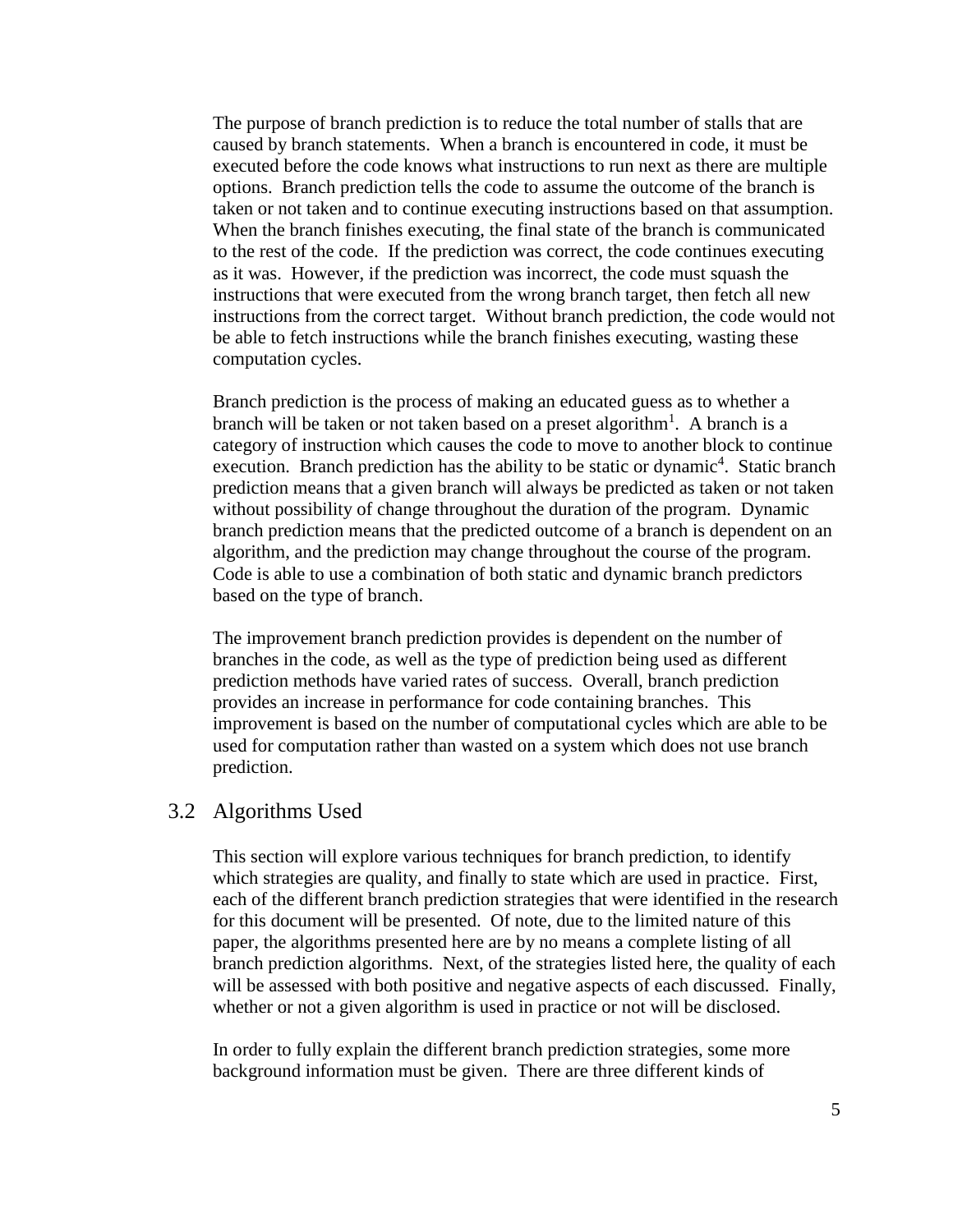branches: forward conditional, backward conditional, and unconditional branches<sup>5</sup>. Forward conditional branches are when a branch evaluates to a target that is somewhere forward in the instruction stream. Backward conditional branches are when a branch evaluates to a target that is somewhere backwards in the instruction stream. Common instances of backward conditional branches are loops. Unconditional branches are branches which will always occur.

A static or dynamic prediction strategy will determine which different algorithms or methods are available for use. For static branch prediction, the strategy may either be predict taken, predict not taken, or some combination that specifies the branch type such as backward branch predict taken, forward branch predict not taken<sup>5</sup>. The third strategy is advantageous for programs with loops because it will have a higher percentage of correctly predicted branches for backward branches.

Dynamic branch prediction is able to use one-level prediction, two-level adaptive prediction, or a tournament predictor. One-level prediction uses a counter based on a specific branch to use said branch's history to predict its future outcomes<sup>5</sup>. The address of the branch is used as an index into a table where these counters are stored. When a branch is correctly predicted taken, a counter is incremented. When a branch is correctly predicted not taken, the same counter is decremented. In the case where the prediction was incorrect, the opposite occurs. For instance, if a branch was incorrectly predicted taken, the counter would be decremented, or if a branch was incorrectly predicted not taken, the counter would be incremented. The status of this counter is used to make the prediction for the branch's next iteration. If the counter holds a value of zero or one the prediction is not taken, and if the value of the counter is two or three the prediction is taken.

The two-level adaptive branch prediction is very similar to the one-level branch prediction strategy. The two-level strategy uses the same counter concept as the one-level, except the two-level implements this counter while taking input from other branches. This strategy may also be used to predict the direction of the branch based on the direction and outcomes of other branches in the program. This strategy is also called a global history counter<sup>5</sup>.

Hybrid or tournament prediction strategies use a combination of two or more other prediction strategies<sup>5</sup>. For example, any static prediction used in conjunction with a dynamic prediction strategy would be considered a hybrid strategy.

All of the strategies listed here are used in practice. The two-bit counter presented in the one-level branch prediction strategy is used in a number of other branch prediction strategies, including a predictor for choosing which predictor to use. One disadvantage to each of these strategies is that their level of improvement for a given code will vary depending on what is written into the code.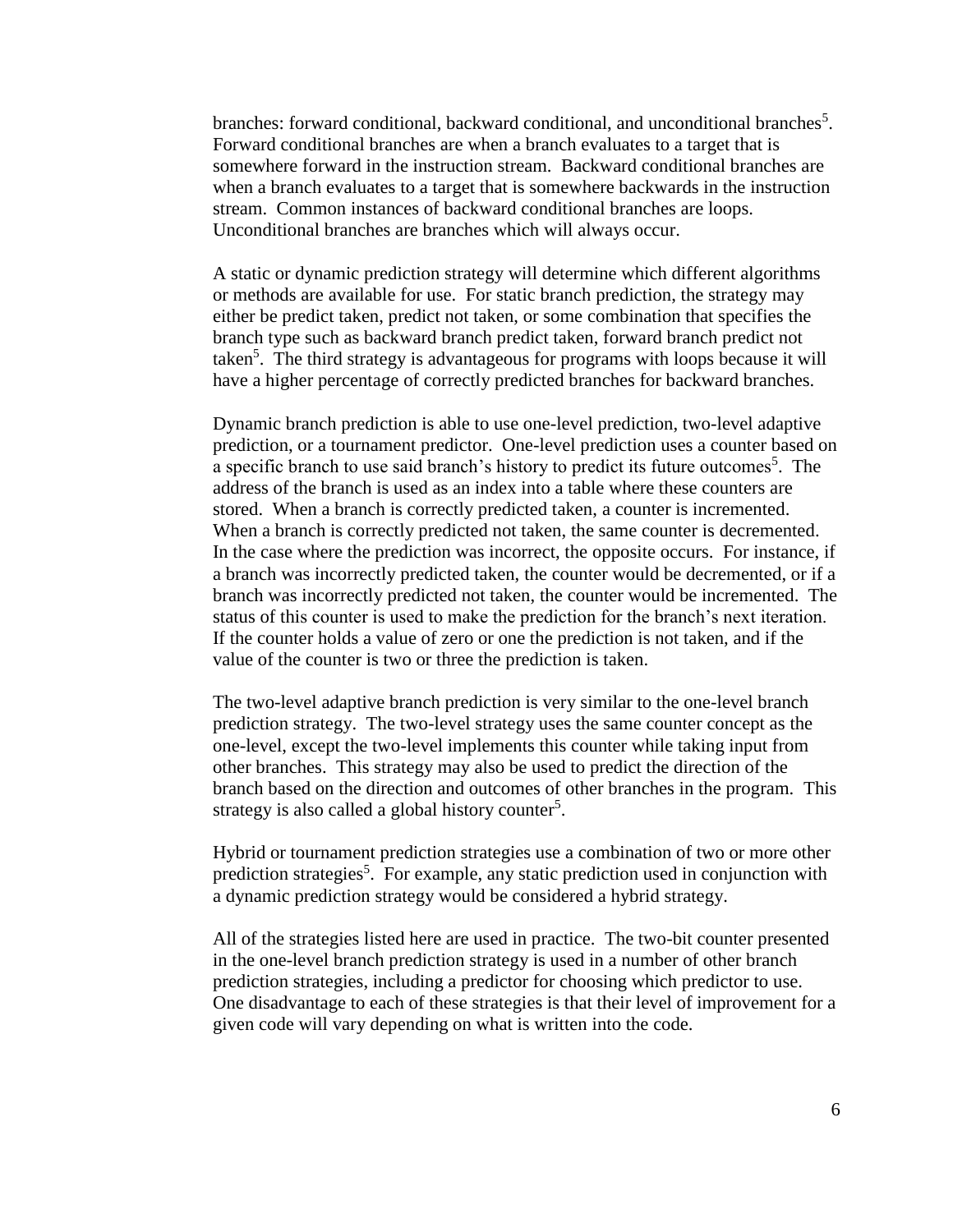## <span id="page-7-0"></span>3.3 Branch Prediction on Heterogeneous Multi-Core Systems

This section will explain how branch prediction methods function on a heterogeneous multi-core system when a context switch occurs. First, a brief definition of context switch will be provided along with its relevance in this discussion, and why this topic was addressed in the first place. Following this brief background will be the discussion of how the branch prediction algorithms and the associated hardware are affected by context switches.

For the purposes of this section, a context switch occurs when multiple threads or processes are running on a system and they must share computation time. The context switch is the process of saving one thread or process' context so it may resume execution when the computer is returned to it. A context consists of the code and registers and anything else the process or thread requires for execution.

The relevance of a context switch in this discussion is that the assumption is made that the code in question is running on a heterogeneous multicore system. This means that a process may be assigned to either of the core types. If another process is admitted, the current process running on a given core may be forced to save its context and stop running. This section discusses what happens to the branch predictors associated with a given process upon the occurrence of a context switch.

When analyzing a big.LITTLE system, a heterogeneous multi-core system with a common ISA of ARM, the system utilizes global task scheduling<sup>6</sup>. This scheduling mechanism allows the operating system to be able to accurately assess which core type and specifically which core a new process or thread should be placed on based on expected performance. This also means that the operating system may specifically target either big or LITTLE cores on the system, and potentially move a thread or process from a big core to a LITTLE core, or vise versa. However, the context of a thread or process running on a big.LITTLE system is able to be transferred between the two different kinds of processor<sup>6</sup> . This means that all memory within the thread or process is saved, including the branch prediction data.

## 4 Pipelining

Any modern processor will be using pipelining in order to optimize performance. Without pipelining in a processor, each instruction must wait until the previous instruction has completed before the next may begin in a true sequential manner. On a pipelined system, each clock cycle an instruction may begin regardless of whether or not the previous instruction has completed or not<sup>1</sup>.

[Section 4.1: Hazards](#page-8-0) provides a number of problems that are introduced when pipelining is implemented in a processor. [Section 4.2: Schedule to Avoid Hazards and Dependencies](#page-9-0) discusses how a pipeline may be scheduled to avoid the hazards discussed in [Section 4.1:](#page-8-0)  [Hazards.](#page-8-0) [Section 4.3: Stages Related to Performance](#page-10-0) provides an analysis of how many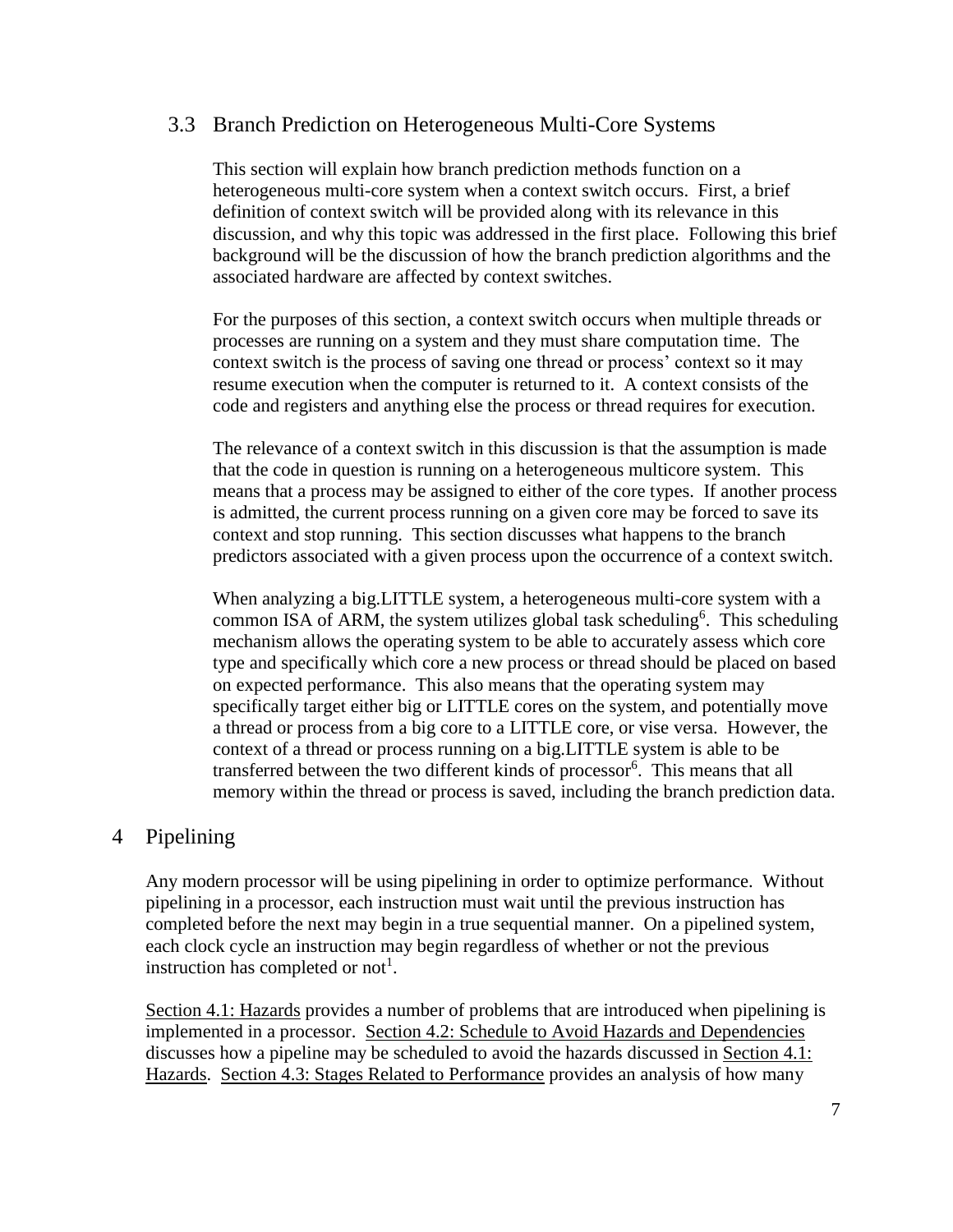stages a pipeline may have and how the number of stages is directly related to the performance of the pipeline. [Section 4.4: Dynamic Frequency Scaling and Performance](#page-10-1) explains the effect of dynamic frequency scaling on pipelining and the resulting effect on performance overall. [Section 4.5: Pipelining on a Heterogeneous System](#page-11-0) discusses how pipelining functions on a heterogeneous multi-core system. [Section 4.6: Pipelining on a](#page-12-0)  [Common ISA Heterogeneous System](#page-12-0) continues the analysis begun in [Section 4.5: Pipelining](#page-11-0)  [on a Heterogeneous System](#page-11-0) but focuses on the situation of a common ISA.

#### <span id="page-8-0"></span>4.1 Hazards

This section will provide an explanation as to what hazards are and why they matter. This section will also further introduce pipelining and how hazards affect pipelining. First, definitions of hazards, including the different types, will be provided. Next, an explanation of pipelining will be provided. Finally, this section will tie hazards and pipelining together to explain the impact that hazards have on pipelining.

Pipelining is the process of executing more than one instruction in a given computational cycle. Consider a single instruction. For the purposes of academia, there are five main stages to completely execute an instruction: instruction fetch, decode, execute, memory, and write  $back<sup>7</sup>$ . At any given time in the overall execution the instruction will only be in one of these five stages at a time. Pipelining takes advantage of this and begins executing other instructions once the initial instruction finishes a given stage. In order to ensure that data from different instructions do not become intermingled, based on the length of the longest stage, each instruction is not allowed to move to the next stage of execution until a set amount of time has passed. This set amount of time is the inverse of the clock frequency.

By changing the way that instructions are executed, a number of issues are introduced. These issues are called hazards, and are the purpose of this section. There are three types of hazards: structural, data, and control<sup>7</sup>. Structural hazards occur when an instruction requires some functional unit in order to complete its execution but a functional unit of that type is unavailable due to pipelining. Data hazards occur when the output for one instruction is an input for a subsequent instruction, and the data is not available when the second instruction goes to execute because the first instruction has not yet produced the data. Control hazards occur when branches enter the pipeline and change the order of instructions to be executed.

Each of these hazards have the potential to cause serious delays in the pipeline. In most situations, when one or more of these hazards occur, a bubble, or stall, must be inserted into the pipeline in order to preserve instruction order. Because of this, the benefits of the addition of pipelining must be contrasted with their potential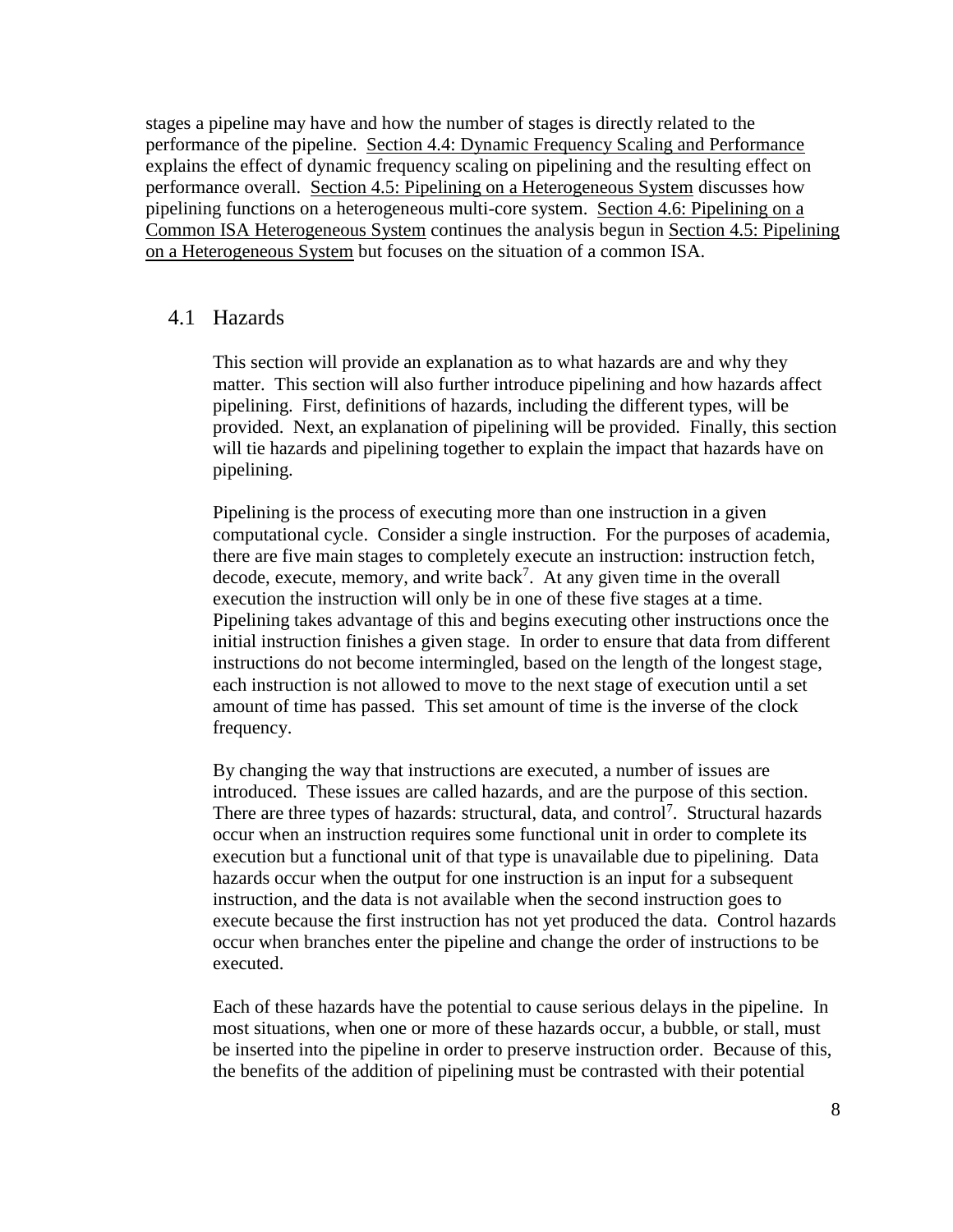cost. [Section 4.2: Schedule to Avoid Hazards and Dependencies](#page-9-0) discusses how the costs associated with pipelining may be minimized.

#### <span id="page-9-0"></span>4.2 Schedule to Avoid Hazards and Dependencies

This section will further discuss pipelining and hazards with an emphasis on how the pipeline may be scheduled to avoid data dependencies by both the compiler, the hardware, or some combination thereof. First this section will explain data dependencies. Next, this section will detail how the pipeline is capable of being scheduled from perspectives of both the hardware and the compiler. Finally, an explanation of how the pipeline may be scheduled by the hardware, compiler, or some combination in order to avoid data dependencies and hazards will be provided.

Name dependencies occur when multiple instructions refer to the same variable. These dependencies do not always cause issues, but they can. If two sequential instructions exist such that the destination of the first instruction is an operand for the second instruction, this is a data dependency which will cause a delay in the pipeline.

In order to reduce the amount of stall time caused by data dependencies, both the compiler and the hardware are able to assist in the scheduling of instructions<sup>1</sup>. The compiler is able to view all of the instructions in a given program and insert appropriate "no-op" instructions into the instruction stream to sufficiently spread out dependent instructions. A "no-op" instruction is an instruction where nothing happens. However, in order to do this successfully, the compiler must have sufficient knowledge about the hardware which it is running on to know the amount of time in cycles that an instruction will take to produce a value. From the hardware side of things, additional hardware called bypass paths are able to be added to try and avoid no-ops. These bypass paths move data from the end of the execute stage to the beginning of the execute phase so that subsequent instructions may have access to the needed data as soon as possible rather than having to fetch the recently produced data from memory or architected registers. In the case that the data is still not available, the hardware is able to insert stalls into the instruction stream similar to how the compiler may insert no-ops.

It is easier for the compiler to perform the scheduling because the compiler has access to all of the code in the overall program as well as essentially infinite time in terms of computation. Conversely, the hardware only has access to the set of instructions that are inflight. Because of this, the compiler is better at scheduling instructions. A caveat to this is that the compiler must have information about the hardware which it is running on in order to effectively schedule the instructions.

The compiler could schedule instructions any way that it sees fit based on the data from the ISA, however this may not be the most effective. The compiler is able to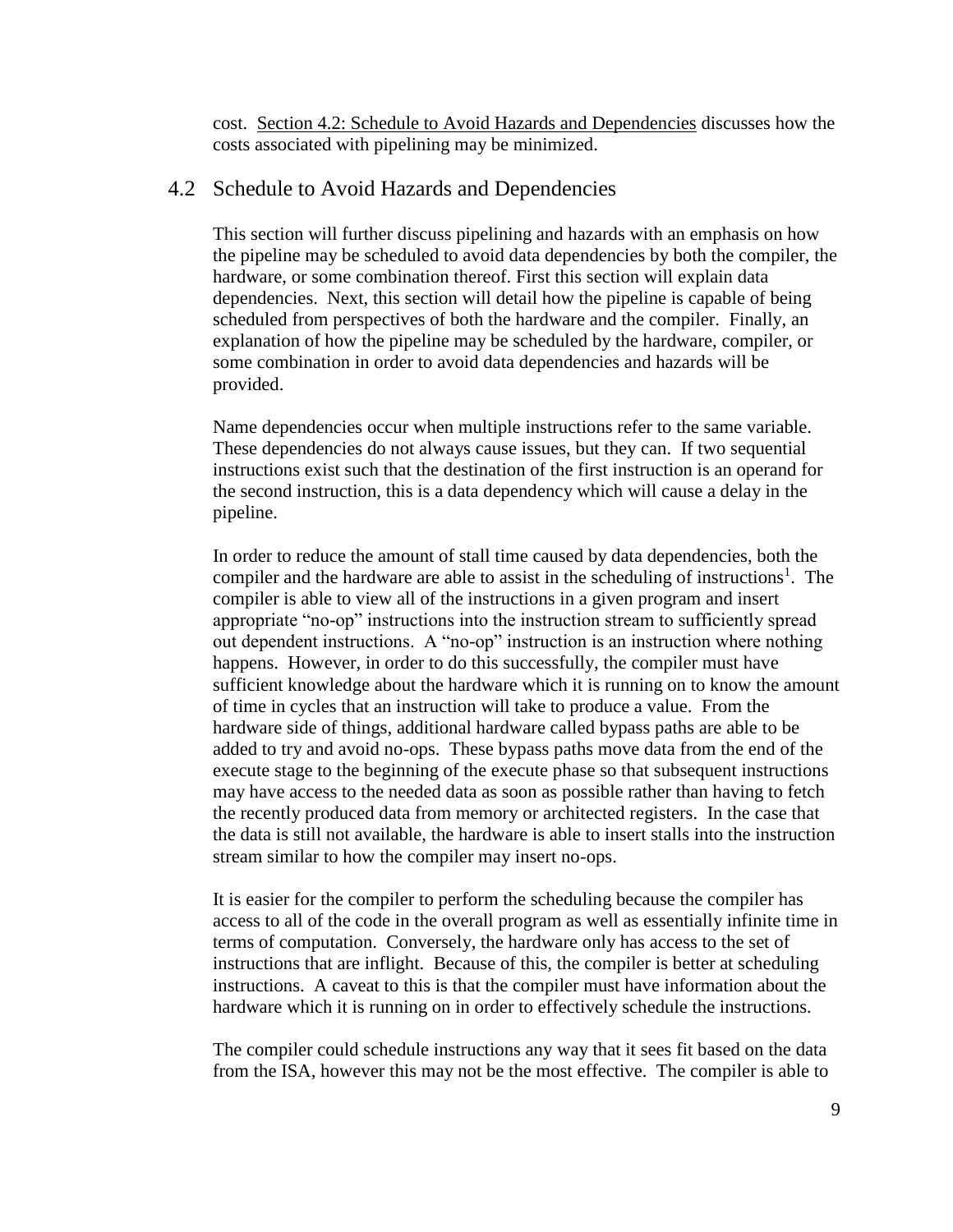analyze the content of each instruction and create a directed graph of all of the instructions with the instructions as the nodes, and connect the nodes based on the dependencies between each instruction<sup>8</sup>. The ideal usage of this directed graph is to select the path which has the least amount of stall cycles. However, the issue with this is the analysis and final selection of the path with the least stall cycles is a problem which is NP-Complete. The combination of static methods with the dynamic path traversal is one way to reduce the amount of time required to find a potentially optimal path<sup>8</sup>.

Even though the compiler will perform its own optimizations, these optimizations, as previously stated may not be entirely optimal, so the hardware may add its own optimizations in order to further better the execution of the instructions. It is beneficial for both the hardware and compiler to provide optimizations for the scheduling of the instructions because of the limitations of the compiler and the hardware on their own.

#### <span id="page-10-0"></span>4.3 Stages related to performance

This section explains how the number of stages within a pipeline impact the performance of the pipeline. This section will also explain how the type of instructions being executed on a pipeline will also impact the overall performance of the pipeline.

As stated in [Section 4.1: Hazards,](#page-8-0) academia teaches a five-stage pipeline. This five-stage pipeline can be expanded or compressed to have more or less pipeline stages. Both of these implementations have advantages and disadvantages related to a variety of performance metrics. By increasing the number of stages, the pipeline is forcing the instructions to take more time overall to complete their execution. This allows the system to execute larger instructions with increased efficiency. However, smaller instructions may finish their execution early and waste computation cycles. The amount of performance improvement will also be variable based on the types of instructions and programs that are being run on the system because different instructions will have different lengths, and different programs will have different quantities of different kinds of instructions.

#### <span id="page-10-1"></span>4.4 Dynamic frequency scaling and performance

This section will further discuss the performance of pipelining with relation to dynamic frequency scaling. First, this section will provide an explanation as to what dynamic frequency scaling is. Once dynamic frequency scaling is explained, this section will relate dynamic frequency scaling to the performance of a pipeline.

Dynamic frequency scaling is the process which a processor goes through to change its operating frequency in order to increase performance, or reduce power consumption. In general, this adaptation of the system would just cause rate at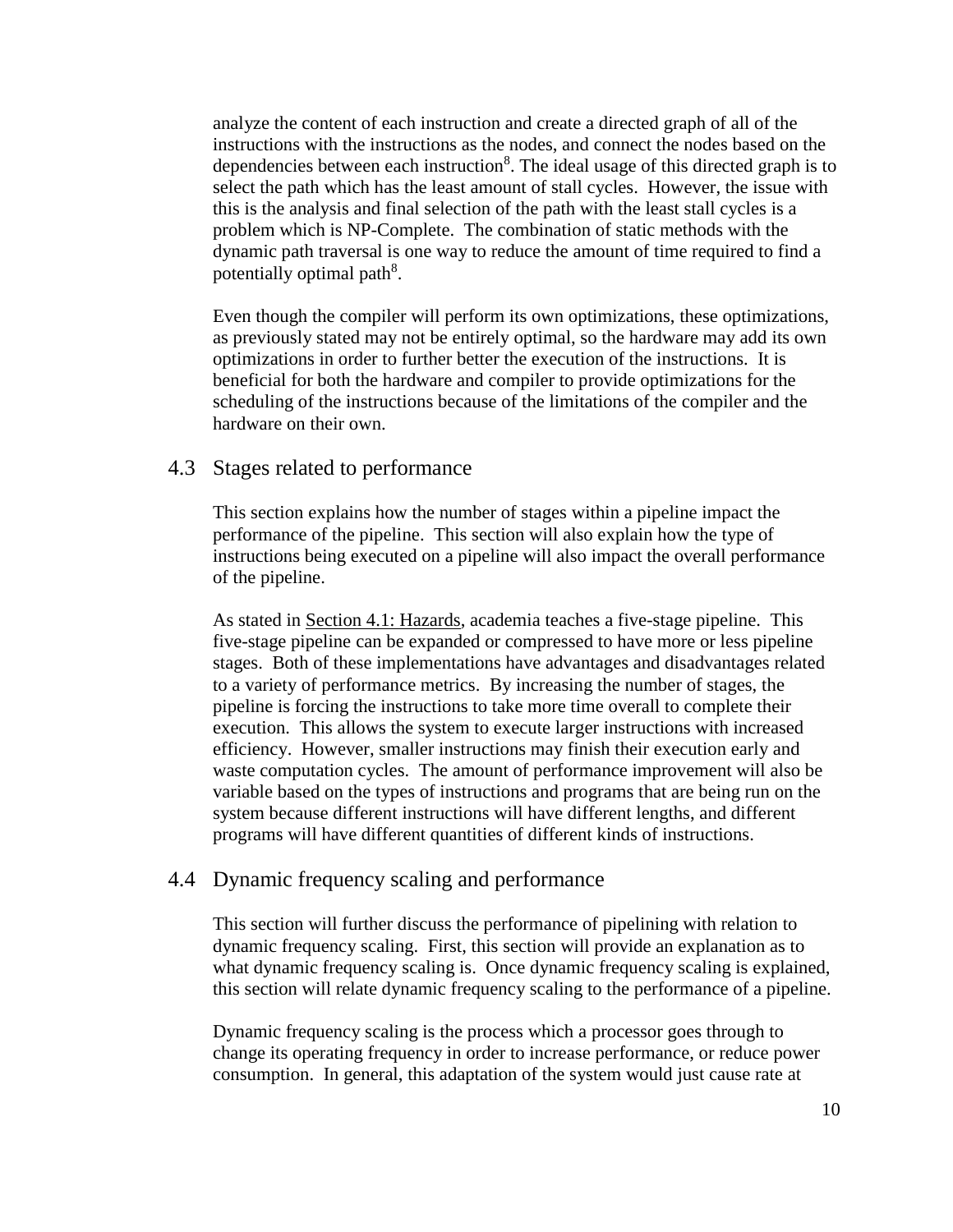which instructions move through the pipeline to vary. However, if the system supports a variable-length pipeline<sup>9</sup>, then other changes may take place.

A variable-length pipeline is a pipeline which is capable of changing the number of stages it contains based on the operating frequency<sup> $\overline{9}$ </sup>. Variable-length pipelines are atypical in industry, and mentioned here for theoretical completeness. In Koppanalil's article<sup>9</sup>, it is stated that in the two operating modes, deep and shallow mode, the number of pipeline cycles in deep mode is double that of the cycles in shallow mode. The paper states that deep mode is to be executed when the processor is operating at high frequencies, and shallow mode when the processor is operating at low frequencies. The transition between deep and shallow mode is done by enabling and disabling the circuitry required for the separation of the pipeline stages as needed for each specific mode.

The combination of dynamic frequency scaling with variable-length pipeline stages allows for performance increase in processors which support both. This performance increase is based in the amount of power saved as well as the speed of processing when in deep and shallow modes respectively<sup>9</sup>. On systems which do not support variable-length pipeline stages, dynamic frequency scaling increases performance through reduced power consumption and increased instruction throughput when the frequency is reduced and increased respectively.

#### <span id="page-11-0"></span>4.5 Pipelining on a heterogeneous system

The purpose of this section is to explain how pipelining works on a heterogeneous multi-core system, specifically when a process is moved from one core to another, either of a different core type or of the same core type. First, potential differences between different core types which are relevant to the pipelining process will be discussed. This section will then explain what happens to the contents of the pipeline when a process is swapped from one core to another.

Generally, when a heterogeneous multi-core processor is implemented, the design goal is to improve performance related to the application of the system. This performance improvement focus could be heat conservation, power consumption, or overall instruction throughput. In order to do this, the different processors selected to be included in the processor are vastly different, but the overall purpose of each will be application dependent. Because of this, the number of pipeline stages will likely be different across the different core types, but does not mean they must be. The same logic applies to the order of the pipeline stages: they may be in the same order, but may not be.

Since the primary goal of a heterogeneous multi-core processor is to improve performance, if moving a process from one core type to another core type provides a performance increase, that is what the processor will do. When this occurs, because the pipeline is not part of the context of the process, the instructions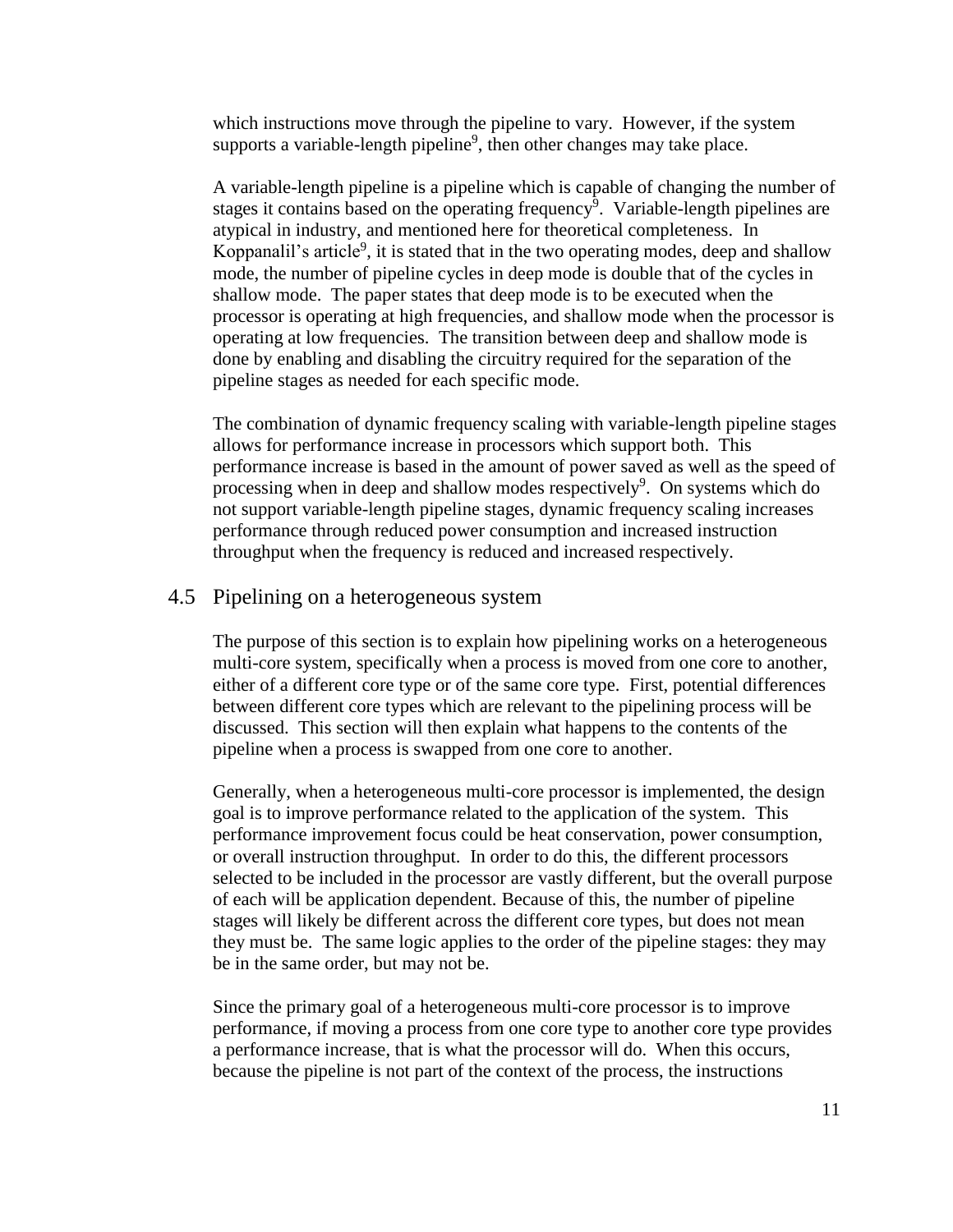inflight will either finish and commit or be flushed from the pipeline in order to allow the rest of the context to save and the process to be moved.

## <span id="page-12-0"></span>4.6 Pipelining on a common ISA heterogeneous system

This section will explore the differences in the pipelines of the different cores involved in a common ISA heterogeneous multiprocessor, such as big.LITTLE, and how these differences impact the performance of the system overall. This section will first explain the possible differences between processors on a big.LITTLE system and why these differences matter. This section will then address these differences and provide an explanation as to why the differences provide an overall improvement with regards to the pipeline of the system.

On a big.LITTLE system, the differences between the two core types include number of pipeline stages, instruction types, order of instruction, and cache interfaces<sup>10</sup>. Each of these differences contribute to improved performance for each of the two core types. The big core is meant to be a high-performance core with a larger number of pipeline stages to handle more power intensive operations. The LITTLE core is meant to be a power saving core with a lower number of pipeline stages to handle smaller operations that would potentially be a waste of computation cycles on the big core.

By incorporating multiple big and multiple LITTLE cores on a single chip performance is improved. At any given time, the chip may shut off any core which is not being used in order to save power<sup>10</sup>. The chip is also able to choose which core to give any given process, potentially running multiple processes on a single core because that alternative was seen as more efficient than powering up another core and running the additional processes on it.

Specifically, looking at the number of pipeline stages on the big and LITTLE cores, based on the kind of processes that each core type is meant to run, the varied number of stages provide a performance increase in each core. The big core has a larger number of stages which allow more complicated instructions to be broken into smaller, more manageable pieces of executable code which will be executed with a fewer number of delay slots than if the same process had been executed on a LITTLE core. The LITTLE core has a smaller number of pipeline stages to allow the less computationally intensive processes to execute quicker than they would on a big core.

## <span id="page-12-1"></span>5 Registers

Moving even deeper into the architecture of processors, the next topic to be covered are registers. When data is being used by the program, it would be impossible to accomplish anything in a timely manner if each instruction had to go all the way to main memory implemented with DRAM on each reference. To avoid this, registers were created in the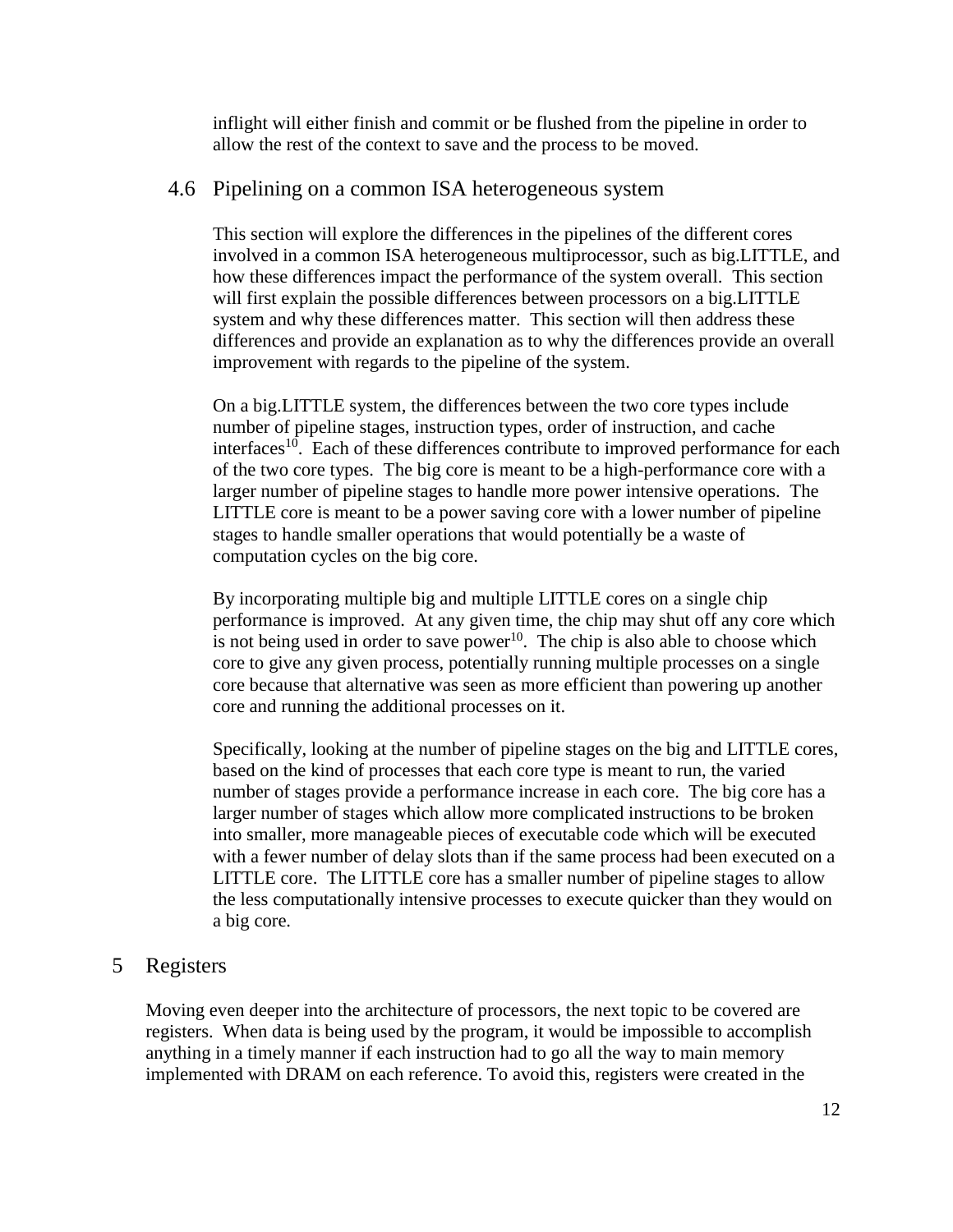instruction set architecures as a temporary storage for data<sup>1</sup>. This section discusses different types of registers and how each are used.

[Section 5.1: Conventional Register File vs. Rename Register File](#page-13-0) explains the differences between a conventional register file and a rename register file, then goes into detail about how each is used. [Section 5.2: Register File Relevance to Bits per Register and Ports](#page-14-0) describes the impact of the layout of the register file on registers and ports. [Section 5.3:](#page-14-1)  [Architected Registers vs. Rename Registers vs. Inflight Instructions Across Different](#page-14-1)  [Processors](#page-14-1) explains what architected registers, rename registers, and inflight instructions are, then highlights the differences between each.

## <span id="page-13-0"></span>5.1 Conventional register file vs. rename register file

This section presents the differences between a conventional register file and a rename register file. This section will provide definitions of both types of register files. Followed by these definitions will be an emphasis on the differences between conventional and rename register files. Finally, uses of both kinds of register files will be explored in addition to how each are constructed.

A conventional register file is a series of registers laid out in a grid. These registers are accessed through bit and word lines which access the columns and rows of the grid of registers respectively<sup>11</sup>. Each register stores either a committed value or an intermediate value of a calculation. A rename register file is similar to a conventional register file, except a rename register file stores a mapping of physical registers to architected registers $^{12}$ .

Conventional register files are used in every processor which contains registers. The format of the register file plays a key role in how each register is accessed. To access any register, both the corresponding bit and word lines must be activated $11$ . This allows registers which have different bit and word lines to be accessed for reading and writing potentially simultaneously. This relationship will be expanded upon in the next section.

Rename register files are only located on systems which implement register renaming to help prevent hazards as a result of execution being performed out of order<sup>12</sup>. Rather than working directly with the architected registers, physical registers are mapped to the architected registers and used in the instruction sequence. When multiple instructions are expected to write to the same architected register, a different physical register is assigned to each instruction for the designated architected register. This process is what allows hazards to be avoided.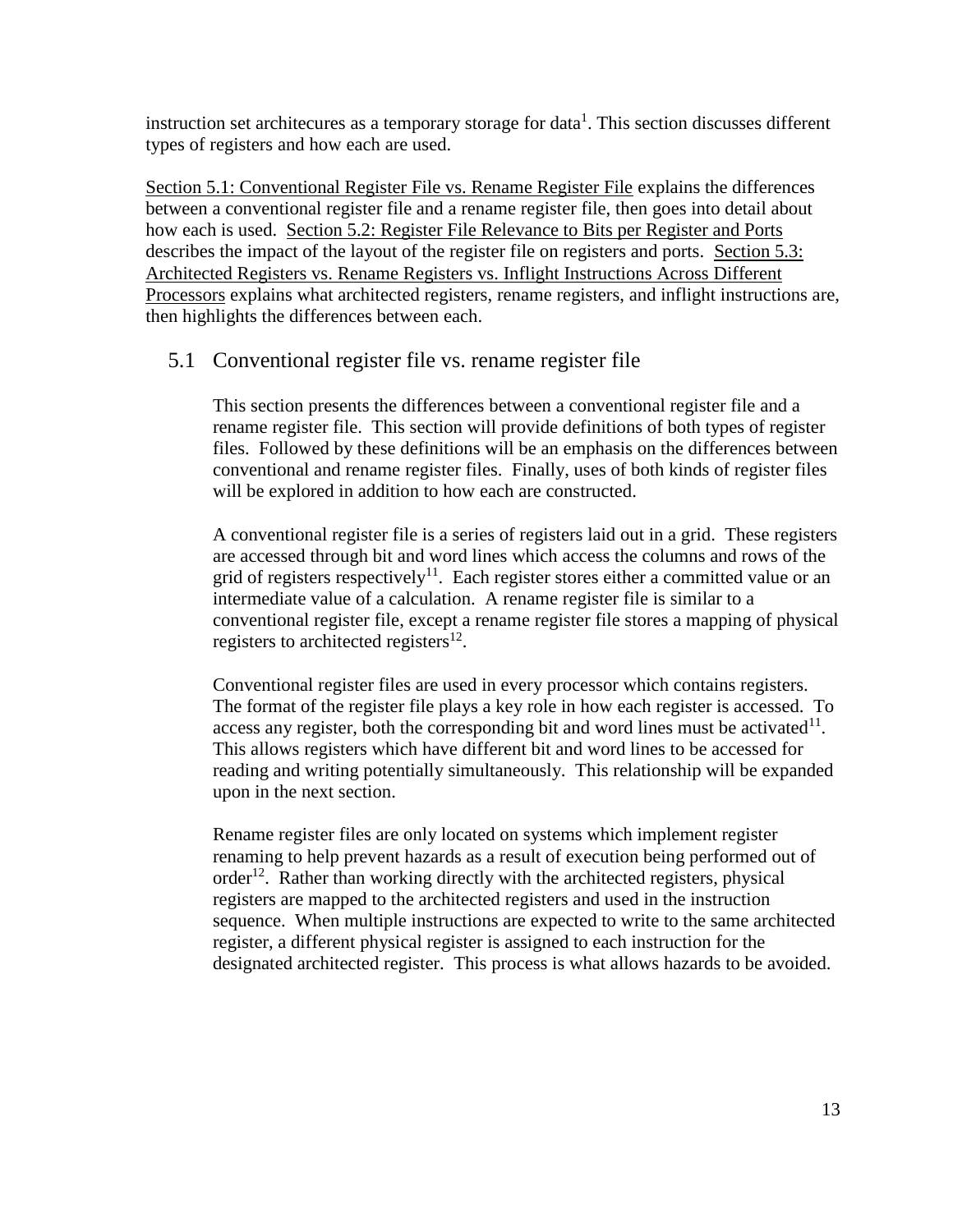## <span id="page-14-0"></span>5.2 Register file relevance to bits per register and ports

This section will explain the relationship between the layout area of a CPU register file, the number of bits per register contained, and the number of ports in and out of the register file, as introduced in the previous section.

The number of read and write ports on a register file is directly related to the number of bit and word lines, along with the overall area of the register file<sup>11</sup>. For each port, there is one word line running horizontally across the register file. For each port which is designated for writing, there are two bit lines running vertically across the register file. For each port which is designated for reading, there is one bit line running vertically across the register file.

This number of bit and word lines impacts the overall size of the register file due to the size of the wire used for these lines $11$ . This wire size will increase, allowing more data to be transmitted, as the number of ports into the register file increases. More specifically, the wire size will always be the square of the number of ports into the register file.

As the number of ports into the register file increases, so does the wire size into the register file. The register file is generally pitch-matched to the size of the datapath associated with the register file<sup>11</sup>. As the size of the register file wire increases, it forces the data path wire size to increase. The data path wire travels throughout the circuit, and if its size continuously increases, design issues regarding heat and size will be caused as the register file grows in size. To keep these issues at a minimum, circuit designers will use multiple register files on a single system.

## <span id="page-14-1"></span>5.3 Architected registers vs rename vs inflight instructions across different processors

This section will provide the similarities between architectural registers, rename registers, and inflight instructions over different processors. First the differences between architectural registers, rename registers, and inflight instructions will be explained. The similarities between each of these will be provided following their definitions.

Of the three, inflight instructions are the most different concerning physical characteristics. Inflight instructions are the total number of instructions which are currently being executed, which is an indicator of how deep the system pipeline is<sup>1</sup>. Architected registers are the registers which are designated by the instruction set architecture  $(ISA)^1$ . Some architected registers may have specific purposes varying from ISA to ISA. Rename registers are implemented in systems which use register renaming techniques<sup>11</sup>. These registers are physical registers which are mapped to the architected registers in the system.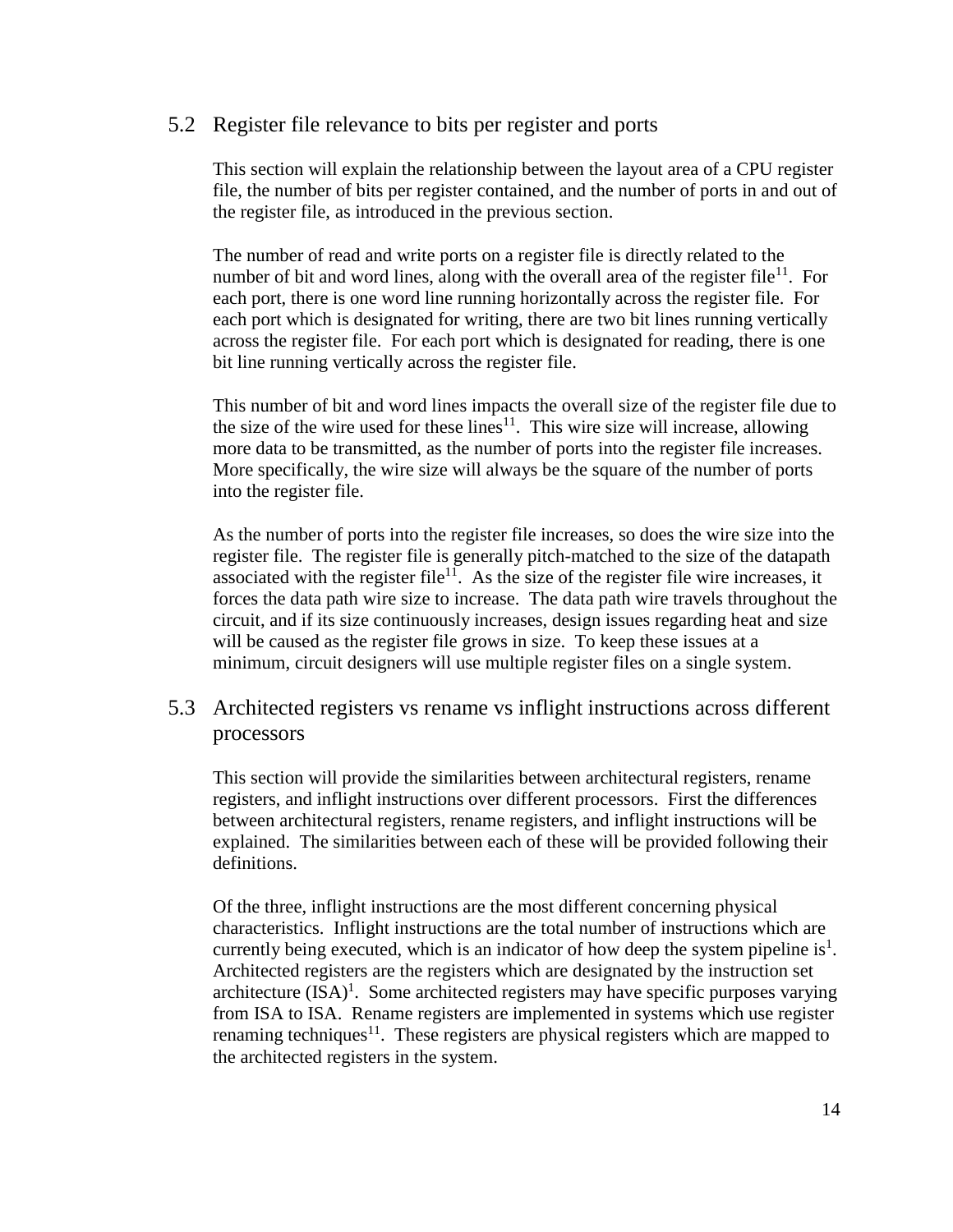Inflight instructions carry no real similarities to architected or rename registers, aside from the total number of inflight instructions will vary with the ISA due to the varied depth of the pipeline on different machines. Architected and rename registers are fundamentally the same functional unit, just used differently by the ISA. Their uses will vary dependent on the ISA which is implemented.

Architected registers are the only independent functional unit on this list which will change based off of the ISA rather than a specific processor implementation. Here two ISAs, MIPS and ARM, will be analyzed for their implementations of architected registers. The MIPS ISA contains  $32$  architected registers<sup>13</sup>. Of these, registers 29, 30, and 31 are the stack pointer, frame pointer, and the return address of a function call respectively. Of note are registers 0 and 1 which are the constant 0 and reserved for the assembler respectively. These registers are unique to the MIPS ISA. The ARM ISA contains 16 architected registers<sup>1</sup>. Similar to the MIPS ISA, register 13 is the stack pointer. Different from the MIPS ISA, registers 14 and 15 are the link register and program counter respectively. The ARM ISA also has a current program status register which contains 32 bits which communicate various conditions of the system including whether Thumb mode is enabled or if an interrupt has occurred<sup>1</sup>.

## <span id="page-15-0"></span>6 Memory

[Section 5: Registers](#page-12-1) explained the use of registers, a simple, but high speed form of memory. [Section 6: Memory](#page-15-0) will go into much more detail on the implementation of memory hierarchy, and how memory can be protected.

[Section 6.1: Implementation of Data Structures](#page-15-1) discusses how both the stack and heap are implemented in memory as well as what kind of information is stored in each, and why it matters what information is stored where. [Section 6.2: Protection from Single Event Upsets](#page-16-0) explores a variety of techniques used to protect memory from errors. [Section 6.3:](#page-17-0)  [Processing In Memory](#page-17-0) explains what processing in memory is and why processing in memory is useful. [Section 6.4: Reduction of Average Memory Access Time](#page-18-0) provides a number of methods which are used to reduce the amount of time that it takes to access main memory. [Section 6.5: Prefetching](#page-18-1) explains what prefetching is with regards to hardware and software, then gives examples of each. [Section 6.6: Effects of Prefetching](#page-19-0) provides insight on the improvements which prefetching provides systems.

## <span id="page-15-1"></span>6.1 Implementation of Data Structures

This section provides an explanation of how different data structures are implemented in memory. First, the concept of a stack and a heap will be explained, and what information is stored in each data structure will be defined based on common practice. Next, the implementation of each of these data structures in memory will be detailed. Finally, an explanation of why it matters what kind of information is stored in each the stack and the heap will be provided.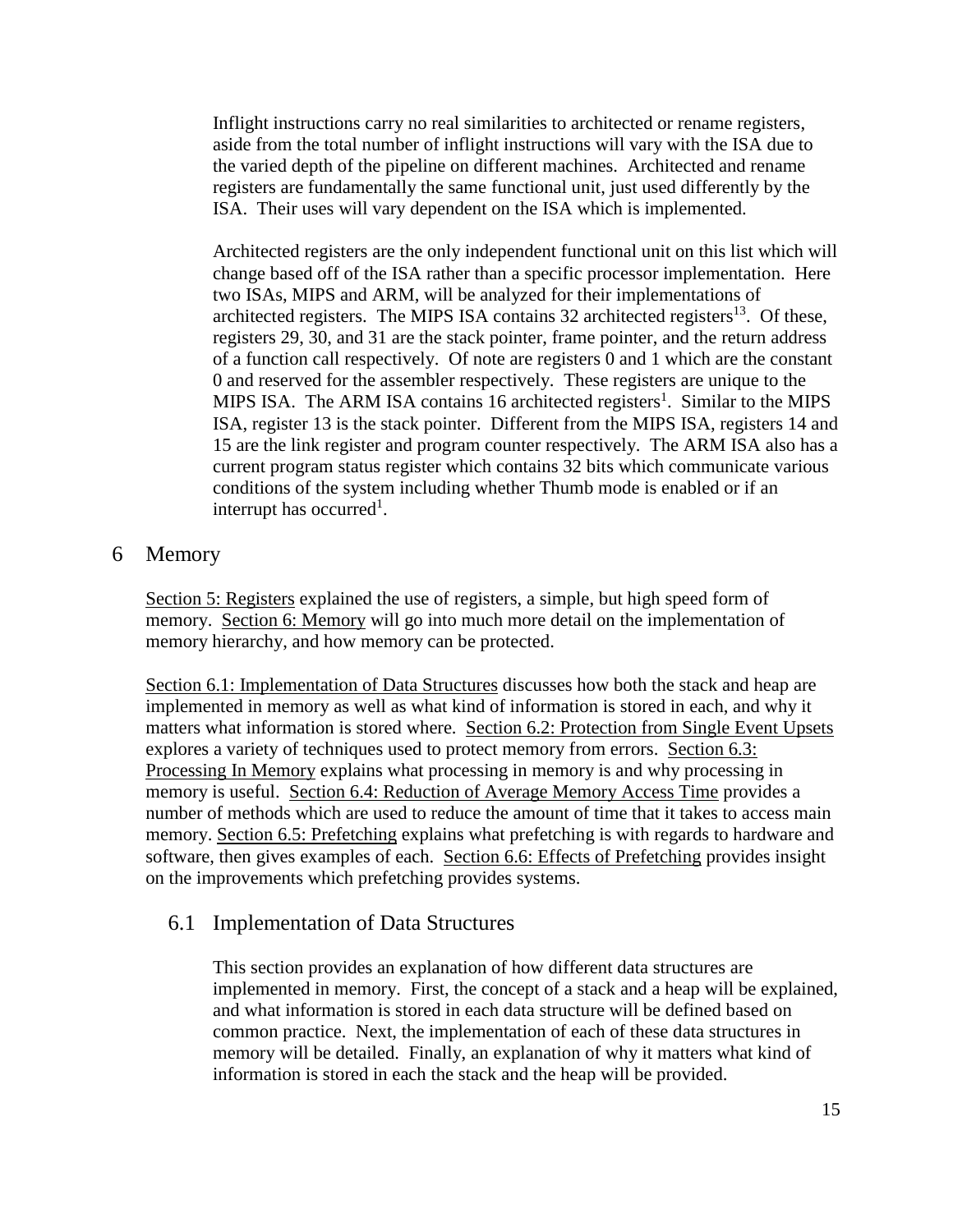In order for this section to be understood, background on the definitions of a stack and a heap must be provided. A stack is a data structure that follows "first in, last out" or FILO. This means that the first item that is placed onto the stack, or pushed onto the stack, will be the last item removed, or popped, from the stack. A heap is implemented as a tree in memory with either the highest or lowest priority item stored in the root of the tree. As items are removed from the tree, it is reordered in order to keep the highest or lowest priority item at the root of the tree $14$ .

Both the stack and the heap are stored in the random access memory (RAM) of the computer<sup>15</sup>. Within the code, variables which are written in to each block of code are stored on the stack because the stack has a limited amount of storage space which is determined at compile time. Space on the stack is allocated upon code block entry, and deallocated on code block exit. If there are dynamically allocated variables within the code, these variables are stored in the heap. These variables are only deallocated when the program calls a memory deallocation function.

Within memory, the stack and heap are stored in different ways, providing each with a different access speed. The stack is stored in sequential memory allowing for faster access times<sup>15</sup>. The heap is stored randomly throughout the available RAM in the system<sup>15</sup>. Because of this, the access time for any variable stored in the heap is lower since it takes longer to locate than it would if the variable were on the stack.

The location of the stack and the heap in memory is important due to its impact on memory access speeds. Memory access speeds impact the entire system due to their inherently high latencies. Anything that can be done to decrease the latency of a memory access should be done in order to increase the efficiency of the system overall.

#### <span id="page-16-0"></span>6.2 Protection from Single Event Upsets

This section will explain how memory is able to be protected from errors such as single event upsets (SEUs). First, an overview of the various sources of error in memory will be provided. Next, the various techniques used to detect, and in some cases correct, data errors will be discussed. Of note, the methods discussed in this section are not a complete listing of all possible methods to correct and detect errors in code. This is just a subset of possible methods which were covered in the research conducted for this paper. Finally, a discussion of where each of these methods is used will be provided.

Errors in memory can be caused by a number of things, but are most commonly caused by forms of radiation or SEUs. SEUs occur when a single energetic particle passes through a chip, altering a small number of bits while leaving no permanent damage to the chip itself<sup>16</sup>.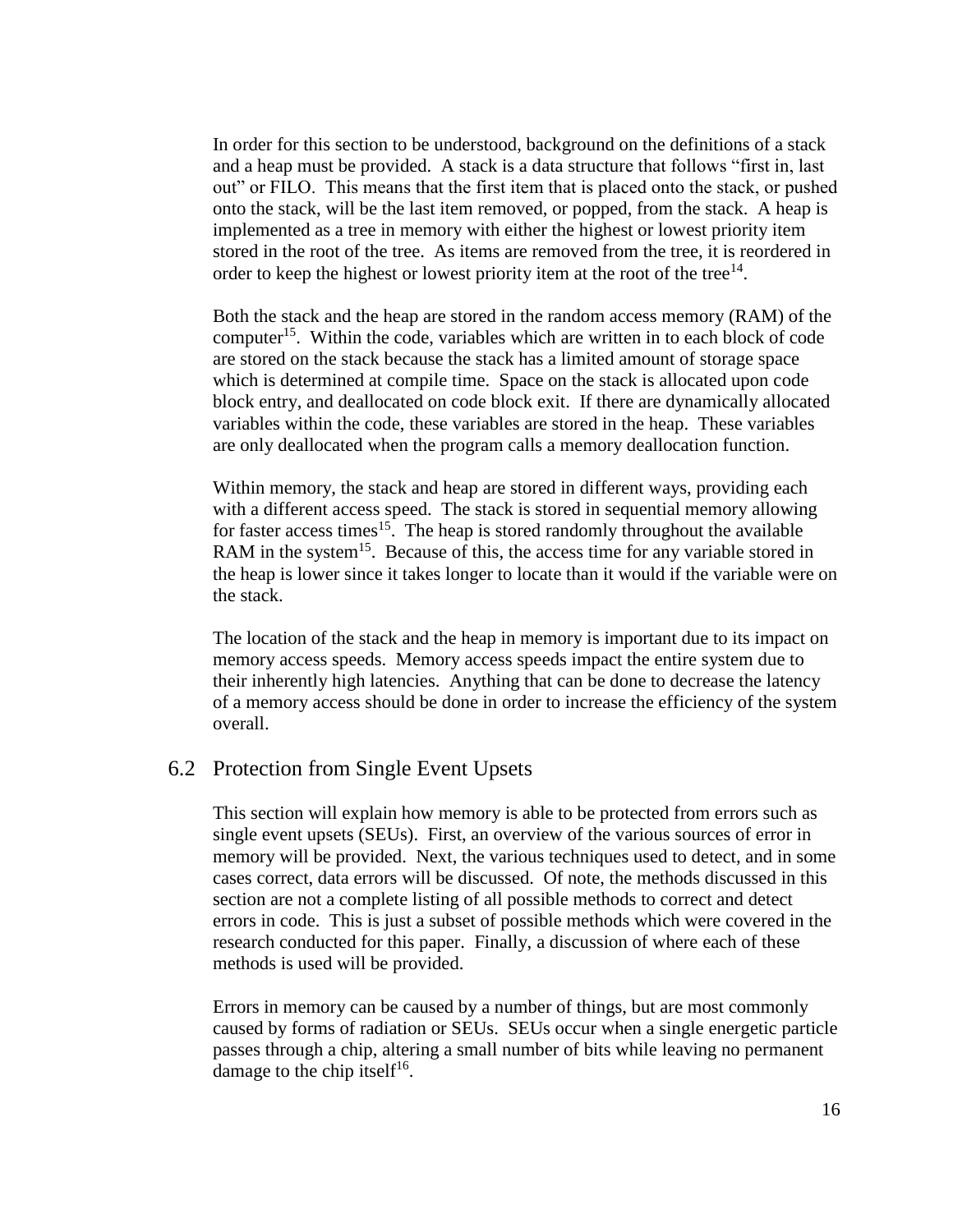Common techniques used to detect, and in some cases correct, SEUs include parity, cyclic redundancy check (CRC), hamming code, Reed-Solomon error correction, and chipkill. Parity detects an odd number of errors in the code by summing all the bits in the code in question, then appends an additional bit based on whether the total number of one's counted was odd or even<sup>1</sup>. If an even number of bits are altered, the count of one's will remain the same and the error will go undetected. CRC acts as a non-secure hash function by appending a check value based on polynomial division<sup>17</sup>. The calculation is repeated after the data is transmitted and if the check values do not match, corrective action is taken. Hamming code is an expanded version of parity which breaks large pieces of data into chunks and calculates the parity of those chunks<sup>18</sup>. A parity is also taken of the parity bits. This allows hamming codes to detect multiple errors, and correct a single error. The Reed-Solomon error correction code is one of the more complicated error checking codes. By adding some number of check symbols to a set of data, a Reed-Solomon code may detect any number up to the total number of check symbols added worth of errors in the  $code^{17}$ . Reed-Solomon is also able to correct up to half of the total number of check symbols worth of bit errors. This method is also able to detect erasures, or some combination of errors and erasures. Finally, chipkill is able to protect the integrated circuit as a whole rather than the specific data stored on it by using a hamming code and spreading the data across multiple  $\text{chips}^1$ .

In general, most of these methods are used before data is stored, when data is transmitted, or when data is received. CRC is generally good at detecting noise in transmitted data<sup>17</sup>. Parity works best when it is used in conjunction with other techniques, such as its use in hamming codes. Chipkill is effective on its own since it works on the integrated circuit level rather than the data level.

#### <span id="page-17-0"></span>6.3 Processing In Memory

This section will define processing-in-memory (PIM) and to discuss some of the many advantages and disadvantages of PIM.

Processing in Memory (PIM) is when a processor is placed within the random access memory ( $RAM$ ) on a chip<sup>19</sup>. The purpose of PIM is to reduce the latency by increasing the transfer rate between the processor and the memory system. PIM helps reduce the transfer rate because the performance of the processor is directly related to the stack performance since the majority of the active data and memory being accessed is within the stack. The issue of waiting for data to be fetched from memory is known as the Von Neumann bottleneck<sup>20</sup>. PIM is also able to decrease power consumption since the processor and memory are physically closer.

The advantages of PIM are the reduction in power and memory access latency which it provides<sup>19</sup>. The disadvantages of PIM are limitations of the amount of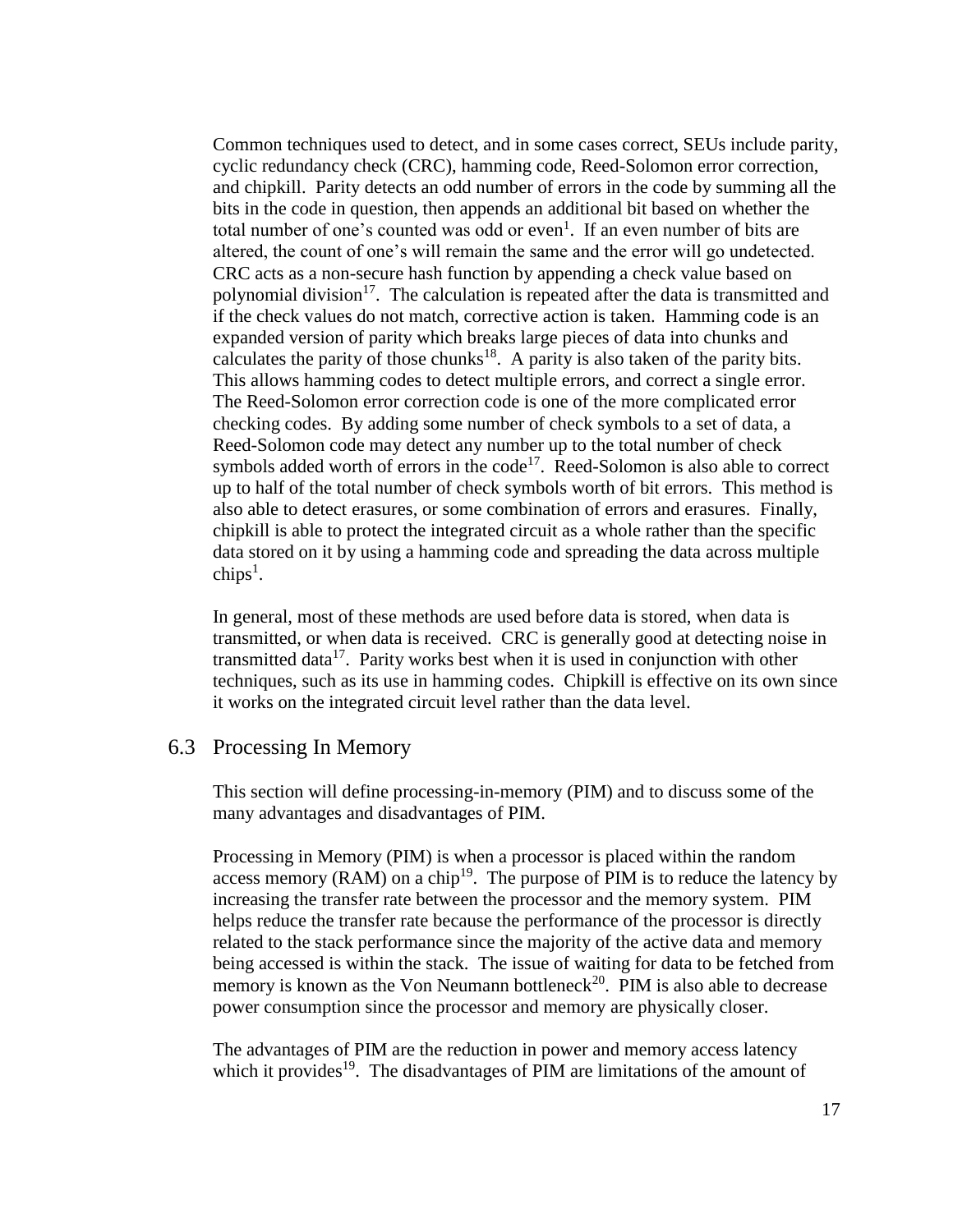memory which is available, which also causes chips with PIM implemented to be less customizable<sup>19</sup>. PIM requires a larger chip size than standard chips which causes it to have less modularity<sup>19</sup>. The heat emitted from chips which use PIM is an issue as well because of the layout of the chip with the processor and memory so close together $19$ .

#### <span id="page-18-0"></span>6.4 Reduction of Average Memory Access Time

This section will discuss a number of ways in which the main memory access time may be reduced. This section will also detail which processes are used in practice, not just discussed in theory.

Memory interleaving is one method used by computer architects in order to reduce average memory access time  $(AMAT)^{21}$ . Memory interleaving distributes sequential data across multiple chips rather than in order all on one chip allowing multiple sections of the sequential data to be accessed simultaneously through the same index $21$ . This decreases AMAT by reducing the number of memory accesses and index calculations required for a memory access.

Cache memory is another method of reducing AMAT. Cache is a small amount of fast memory which stores data that is frequently accessed<sup>1</sup>. Multiple levels of cache may exist in order to provide more potential reduction. The access reduction is not achieved on the first access, rather on any later accesses once the data is in the cache. Higher levels of cache, those which are accessed more frequently, are smaller to allow higher speeds. Cache decreases AMAT by storing data closer to the processor allowing fewer memory accessed to propagate to main memory.

#### <span id="page-18-1"></span>6.5 Prefetching

This section explains what prefetching is, then to provide a number of prefetching methods. This section will provide examples of both software and hardware prefetching algorithms.

Prefetching is used to reduce the average memory access time by fetching memory from main memory before it is needed<sup>22</sup>. Different prefetching schemes use different methods, but overall, prefetching occurs as a result of a cache miss. Instead of only fetching the requested memory, prefetching allows the system to fetch additional memory in an attempt to save time later.

In order for prefetching to be implemented in software, the programmer must have extensive knowledge of the hardware, and insert fetch instructions into the machine language manually, or through an educated compiler<sup>22</sup>. Due to this, software prefetching is more complicated than hardware prefetching, and is used less frequently since the compiler generally does not have the necessary information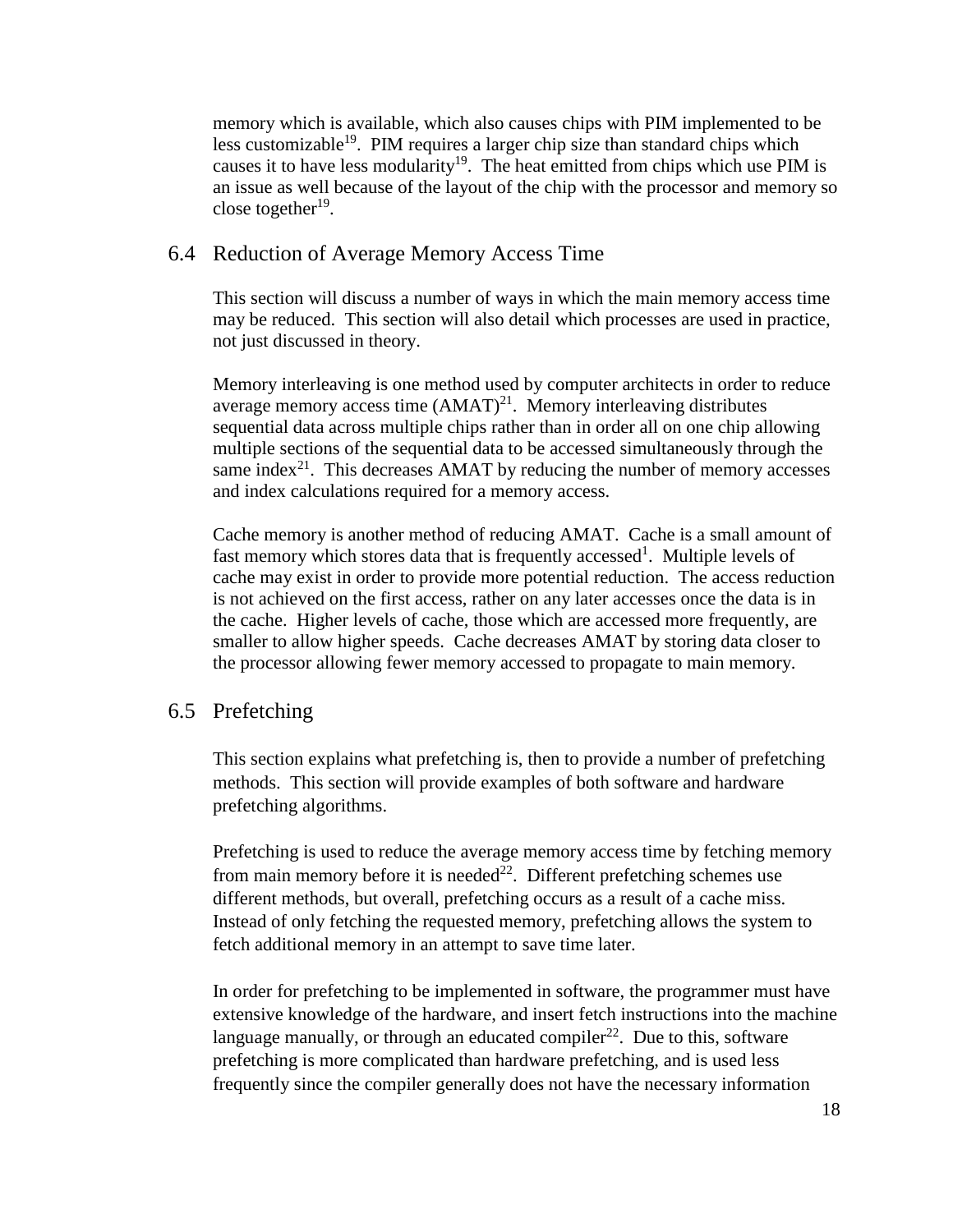about the hardware to make prefetching decisions, and manually adding fetch instructions to the machine language code is tedious.

Hardware prefetching is widely used as it is simpler than software prefetching as the hardware has all the information needed to appropriately fetch additional instructions. Five different hardware prefetching methods to be addressed in this section can be split into two categories: sequential prefetching and data structure prefetching.

The three sequential prefetching methods include prefetch on miss, tagged prefetch, and adaptive prefetch. The prefetch on miss strategy fetches the next sequential block of memory in addition to the requested block of memory as a result of a cache miss<sup>22</sup>. This strategy has approximately a 50% effectiveness rate. The tagged prefetch method assigns a tag bit to every block of memory. This bit is used to detect when a block is demand-fetched, or a prefetched block is referenced for the first time<sup>22</sup>. In both cases, when a block is fetched, the next sequential block in memory is also fetched. This strategy is slightly more effective than the prefetch on miss strategy due to the principles of spatial locality. The adaptive sequential prefetch method modifies the prefetch on miss strategy to not only fetch the next sequential block, but to also fetch as many sequential blocks as deemed appropriate by the degree of spatial locality of the system<sup>22</sup>.

The two data structure prefetch methods are dependence based, and hardware based pointer data prefetch. The dependence based prefetch method identifies pointers in memory, then looks at the address of the pointer, as well as the address which it points to in memory. Based on this, when the pointer is loaded, the place in memory which it points to is prefetched. This method is not always effective because not all pointer loads are address loads<sup>22</sup>. The hardware based pointer data prefetch method identifies load instructions which are responsible for advancing a pointer through a linked list. This method prefetches all possible addresses for this operation and stores the data into a prefetch buffer which has a one computational cycle latency, similar to that of a first level cache<sup>22</sup>.

#### <span id="page-19-0"></span>6.6 Effects of Prefetching

This section will compare the performance of computers which use prefetching to the performance of computers which do not use prefetching. The primary metric to be the focus of this section is overall number of misses. This section will also discuss the circumstances in which both software and hardware prefetching are used.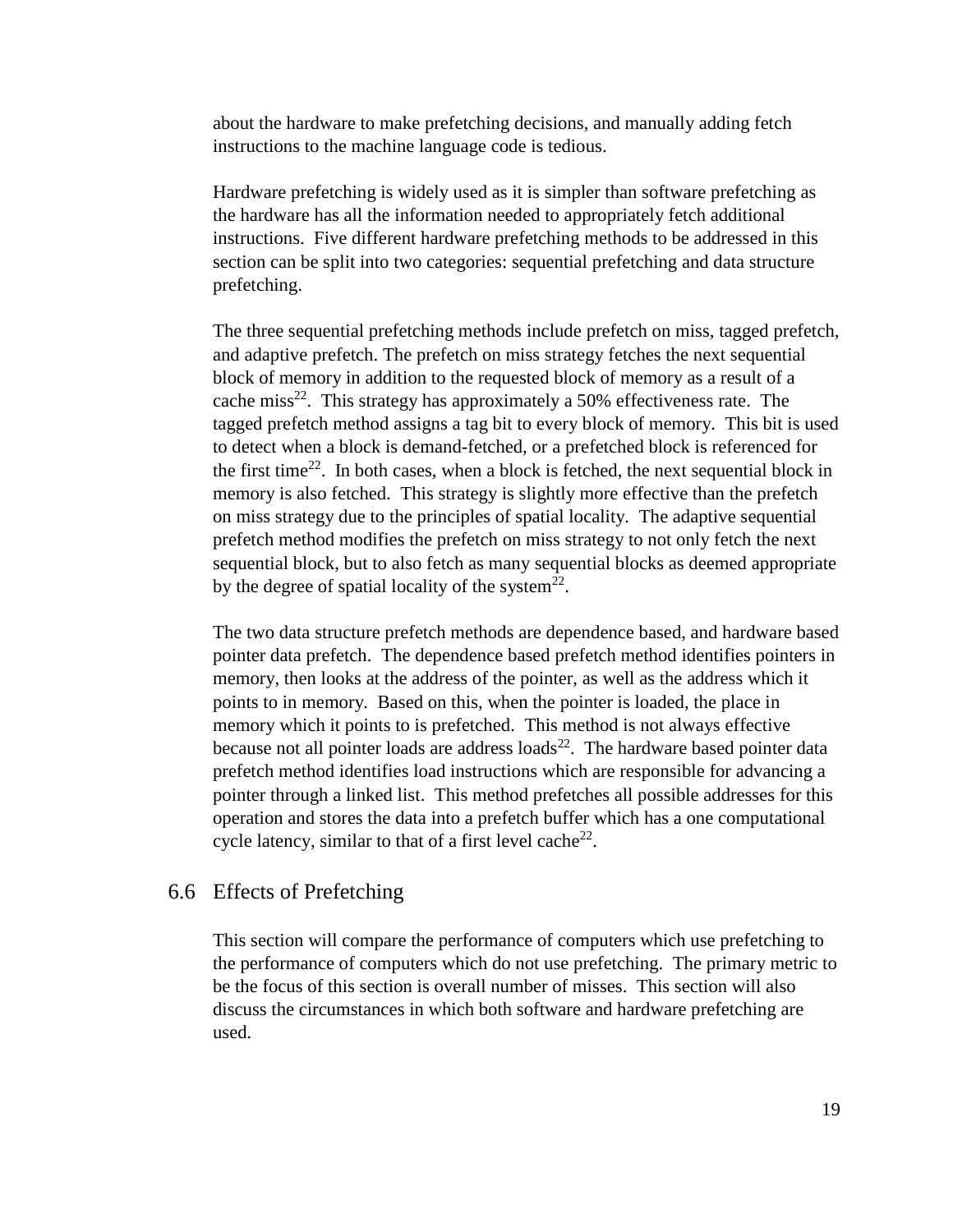In a study<sup>23</sup> conducted by Wei-Chung Hsu and James E. Smith it was shown that systems which use hardware prefetching out-perform systems without hardware prefetching. Systems without prefetching relied on line size to improve miss rate. The optimal line size varied from 64 word lines to 128 word lines depending on the overall size of the cache<sup>23</sup>. For the smaller caches, 64 word lines was more effective, and for larger caches, 128 word lines was more effective due to cache pollution. The concept of cache pollution is the ejection of potentially useful lines in the cache in order to insert a line which has fewer useful instructions<sup>23</sup>.

In the same study<sup>23</sup>, the benefits of implementing hardware prefetching were based on which prefetching strategy was used. This study observed fall-through and target prefetching. Fall-through prefetching most closely matches the adaptive sequential method previously discussed. Target prefetching most closely matches dependence based prefetch combined with prefetch on miss. The fall-through prefetch method provided a reduction in misses by one third as compared to the system with no prefetching. The longer line size does not provide an advantage with this method of prefetching. This is because longer lines simulate the same spatial locality which the fall-through prefetcher implements on its  $own^{23}$ . Similarly, the target prefetching method provided approximately the same results as the fall-through prefetch method. Of note, the target prefetching method performed better with larger line sizes because it does not have as much built in spatial locality as the fall-through prefetching method<sup>23</sup>.

## 7 Operating System

The operating system is an important part of a system which includes processors, especially with regards to performance metrics such as execution time. The operating system is responsible for the scheduling of processes on processors.

[Section 7.1: Heterogeneous System Process Selection With Affinity](#page-20-0) discusses how the operating system uses affinity to select which processor a process may run on when there are multiple different processors that the process may run on. [Section 7.2: Heterogeneous](#page-21-0)  [System Process Selection Without Affinity](#page-21-0) continues the discussion begun in [Section 7.1:](#page-20-0)  [Heterogeneous System Process Selection With Affinity](#page-20-0) except ignoring process affinity to present other ways the operating system determines on which processor to let a process run.

## <span id="page-20-0"></span>7.1 Heterogeneous system process selection w/affinity

This section will explain how the operating system (OS) selects a specific core for a process to run on when there are multiple cores capable of running that process. This discussion will discuss the aforementioned process with regards to a heterogeneous system.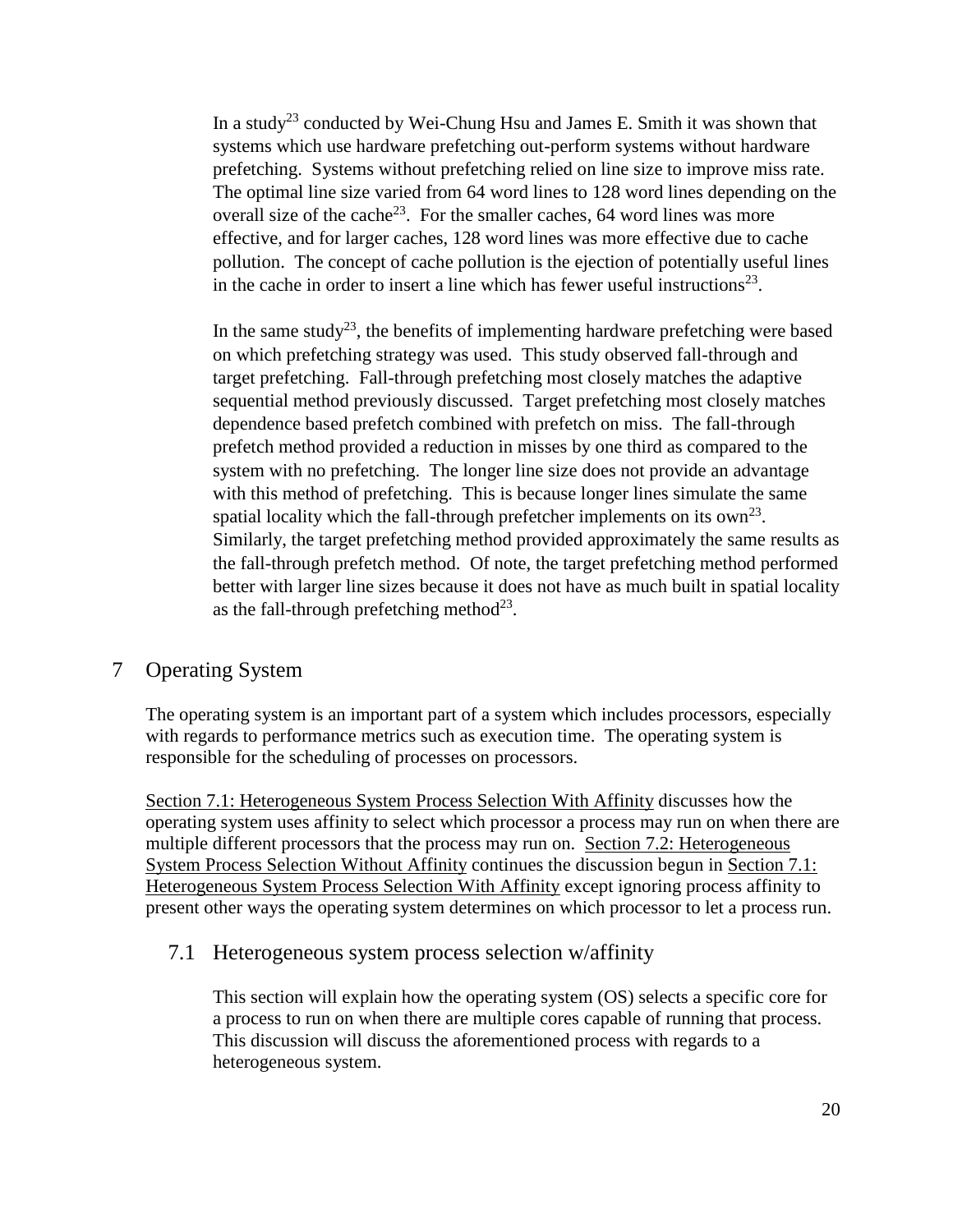The OS uses processor affinity to determine which processor core a process should run on. Processor affinity is a term used to describe the association between processes and processor cores<sup>24</sup>. One instance of processor affinity is preferred processor<sup>24</sup>. A preferred processor for a process is determined based on whether the process has executed on a processor before. The purpose of a preferred processor is to attempt to maximize the probability that data from a process may remain in the cache memory from a previous execution. Preferred processors may also relate to the performance capabilities of a particular processor. If all of the processors are the same regarding performance, and the process in question has never executed, the processor affinity for the process is the same for all available processors. The OS will try to schedule a process to run on the processor for which it has the highest affinity. However, the OS will not necessarily stop another process from executing to allow a different process to execute on the processor for which its affinity is highest, especially if other processors are available. Processor affinity acts as a guideline for the OS rather than a mandate.

#### <span id="page-21-0"></span>7.2 Heterogeneous system process selection w/o affinity

This section expands on the previous section, Section 7.1, except to ignore the concept of affinity within the operating system (OS).

OSs are able to use heuristic models in order to determine the power consumption of a particular process when it is executed on a particular processor. Using this data, the OS is able to make a decision as to which process should run on which processor $^{25}$ . This heuristic model not only is able to account for power consumption, but for overall throughput as well. Once data is gathered on the currently running processes, calculations are performed to determine whether the current processes are running on processors which provide the system overall with the lowest power consumption with the highest throughput<sup>25</sup>. Since a heuristic is being used, it is impossible to achieve a perfect balance between throughput and power, but an optimized balance based on predetermined system preferences will be achieved.

Specifically, when operating on a big.LITTLE processor system with four different core types, this heuristic to dynamically map processes will continuously swap the executing processes in order to achieve optimal throughput to power balance, first focusing on throughput, then optimizing for power<sup>25</sup>.

## 8 Conclusion

This paper presented information discovered through research on a number of topics which were introduced in CEC470. Starting at a high level, this paper gave information regarding high level design decisions which must be made before designing or selecting a processor. Next, this paper discussed branch prediction and pipelining, moving the content to a deeper level, with a focus on processor optimizations. Continuing to move deeper into processor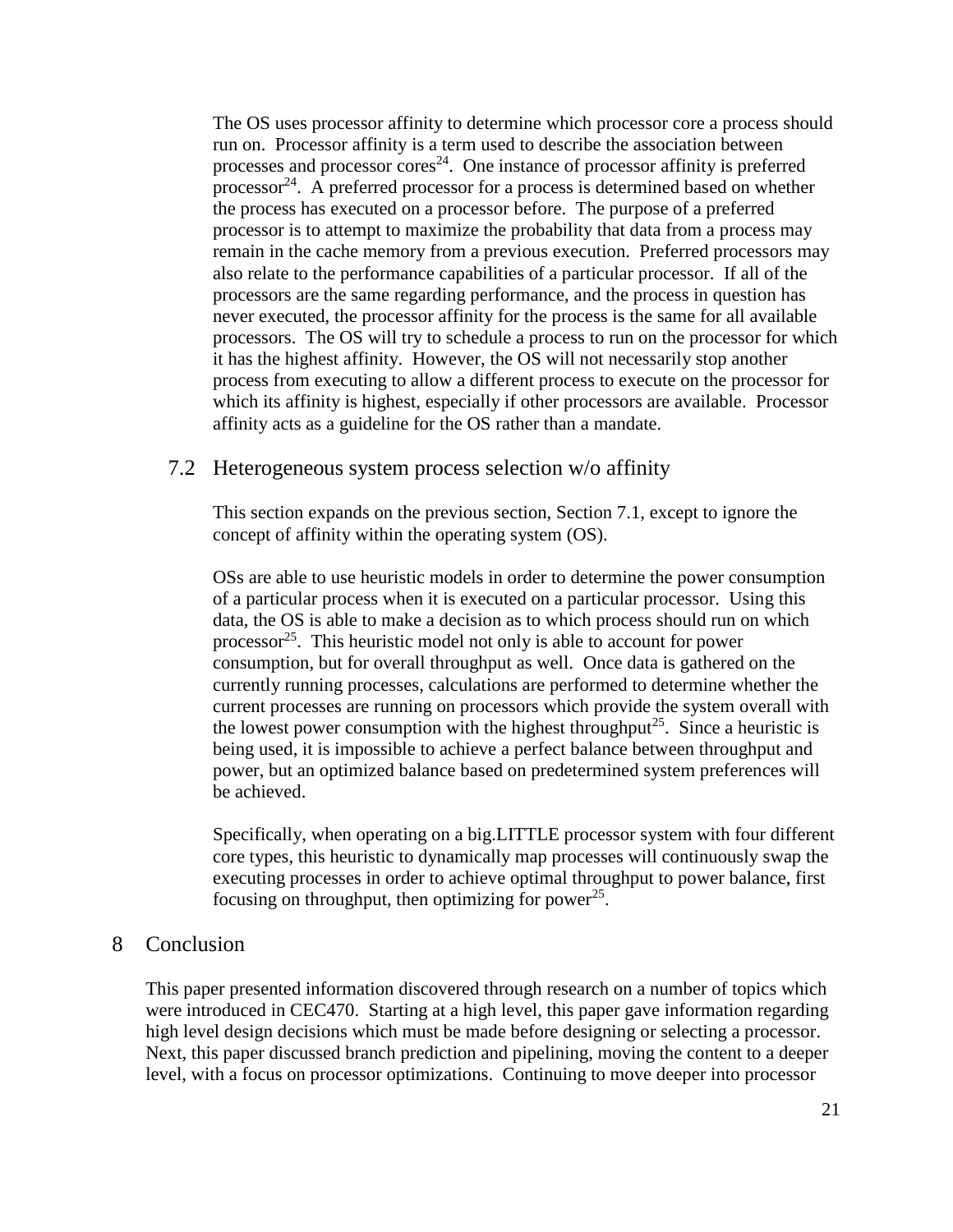design, this paper discussed registers and their role in data storage. Related, this paper then explored memory and its role in a processor. Finally, moving away from the physical aspects of the processor, this paper discussed how operating systems interact with processors.

No new or unique information was presented in this paper, as it is a survey of computer architecture overall and meant as a learning tool in the context of an Honors Directed Study.

#### 9 References

<sup>1</sup>Hennessy, John L, David A Patterson, and Andrea Arpaci-Dusseau. Computer Architecture. Waltham: Morgan Kaufmann, 2012. Print.

<sup>2</sup>Phelan, Richard. Improving ARM Code Density And Performance New Thumb Extensions To The ARM Architecture. 1st ed. ARM Limited, 2003. Web. 1 Feb. 2017.

<sup>3</sup>Hyari, Abeer. A Comparative Study On Heterogeneous And Homogeneous Multiprocessors. 1st ed. University of Jordan, Computer Engineering Department, 2009. Web. 1 Feb. 2017.

<sup>4</sup>Branch Prediction. 1st ed. 2006. Web. 1 Mar. 2017.

<sup>5</sup>Branch Prediction. 1st ed. New Jersey Institute of Technology. Web. 1 Mar. 2017.

 ${}^{6}$ Big.LITTLE Technology: The Future Of Mobile Making Very High Performance Available In A Mobile Envelope Without Sacrificing Energy Efficiency. 1st ed. ARM Limited, 2013. Web. 22 Mar. 2017.

 $7$ Prabhu, Gurpur M. "Pipeline Hazards". Web.cs.iastate.edu. Web. 15 Feb. 2017.

8 Instruction Scheduling. 1st ed. Web. 5 Apr. 2017.

<sup>9</sup>Koppanalil, Jinson, et all. A Case For Dynamic Pipeline Scaling. 1st ed. North Carolina State University, 2002. Web. 5 Apr. 2017.

<sup>10</sup>Big.LITTLE Technology: The Future Of Mobile. 1st ed. ARM Limited, 2013. Web. 25 Apr. 2017.

<sup>11</sup>"Register File". En.wikipedia.org. 2017. Web. 15 Feb. 2017.

<sup>12</sup>"Register Renaming". En.wikipedia.org. N.p., 2017. Web. 15 Feb. 2017.

<sup>13</sup>"CPU Registers". Doc.ic.ac.uk. Web. 1 Mar. 2017.

<sup>14</sup>"Heap (Data Structure)". En.wikipedia.org. 2017. Web. 3 May 2017.